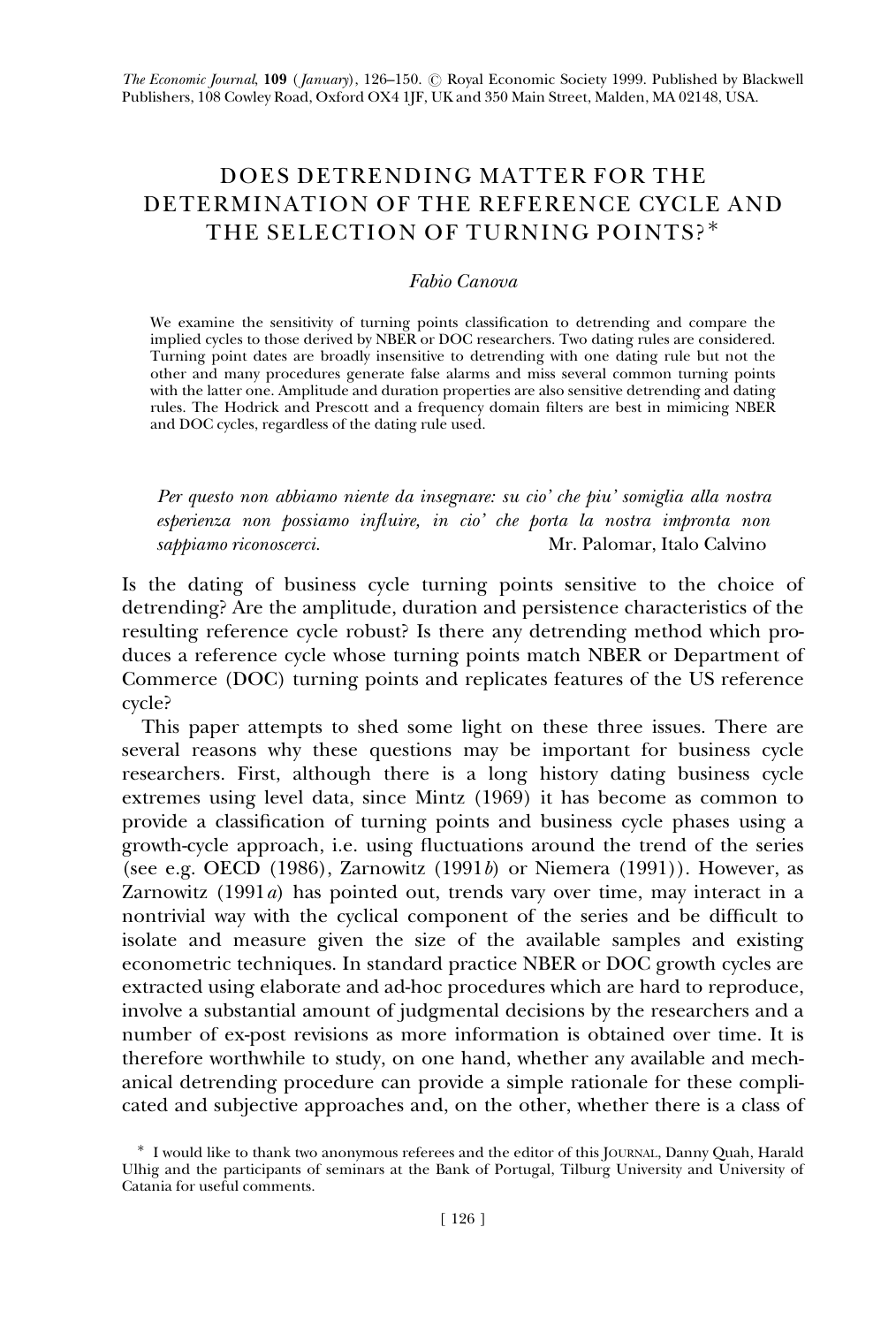detrending methods which produce reference cycles with `desirable' properties.

Second, modern business cycle theorists have attempted to build models which reproduced the cyclical features of the data, where cycles are obtained detrending the original series with a variety of methods. Typically, in these models turning points are not as important as in Keynesian trade-cycle theories. However, the recent development of general equilibrium Markov switching models has brought back the attention to turning points as they represent the threshold across which the process changes features. Canova (1998) showed that different trend removal procedures, all of which are reasonable given existing empirical evidence and available econometric tools, induce different properties in the moments of the cyclical component of several real macroeconomic series and different implications for how we perceive the economy to work. It is therefore interesting to check whether the path properties of the cycles induced by different detrending methods are also substantially different, thus providing a more complete perspective on the macroeconomic implications of different trend-removal procedures. The ability to reproduce well known characteristics of the US reference cycle can be used as a limited information test to discern among a variety of detrending procedures which a priori would be on an equal footing. Third, many researchers have examined the statistical features of the NBER reference cycle over the pre and post WWII period, in particular the amplitude and duration properties (see e.g. Diebold and Rudebush (1990, 1992), Romer (1994) or Watson (1994)) but not much has been done with growth cycles (one exception is Pagan (1997)). It is therefore worthwhile to study whether their statistical features are robust when mechanical detrending procedures are used to construct reference cycles. Fourth, there exists a large branch of the literature which deals with turning point predictions (see e.g. Wecker (1979) or Zellner and Hong (1991)) and the evaluation of the record and the quality of turning point forecasts (see e.g. McNees (1991)). However, the conclusions obtained clearly hinge on having available the `correct' notion of growth cycle. Therefore, our study may also help researchers studying this problem to select one concept of cycle over another in deciding the validity of various forecasting approaches.

In examining the questions posed in this introduction, the paper focuses on 12 widely used detrending methods (linear and segmented detrending, first order differencing, frequency domain filtering, Hodrick and Prescott filtering, detrending with the Beveridge and Nelson model, with an unobservable components model, with Hamilton's 2-state model, with a one dimensional index model, with Blanchard and Quah's model, with King, Plosser and Rebelo's model and with King, Plosser, Stock and Watson's model). To classify turning points and to construct business cycle phases, I consider two standard mechanical dating rules. The first rule defines a trough as a situation where two consecutive quarter declines in the reference cycle are followed by an increase. Likewise, a peak is defined by two consecutive increases followed by a decline. The second rule selects a quarter as a trough (peak) if there have been at least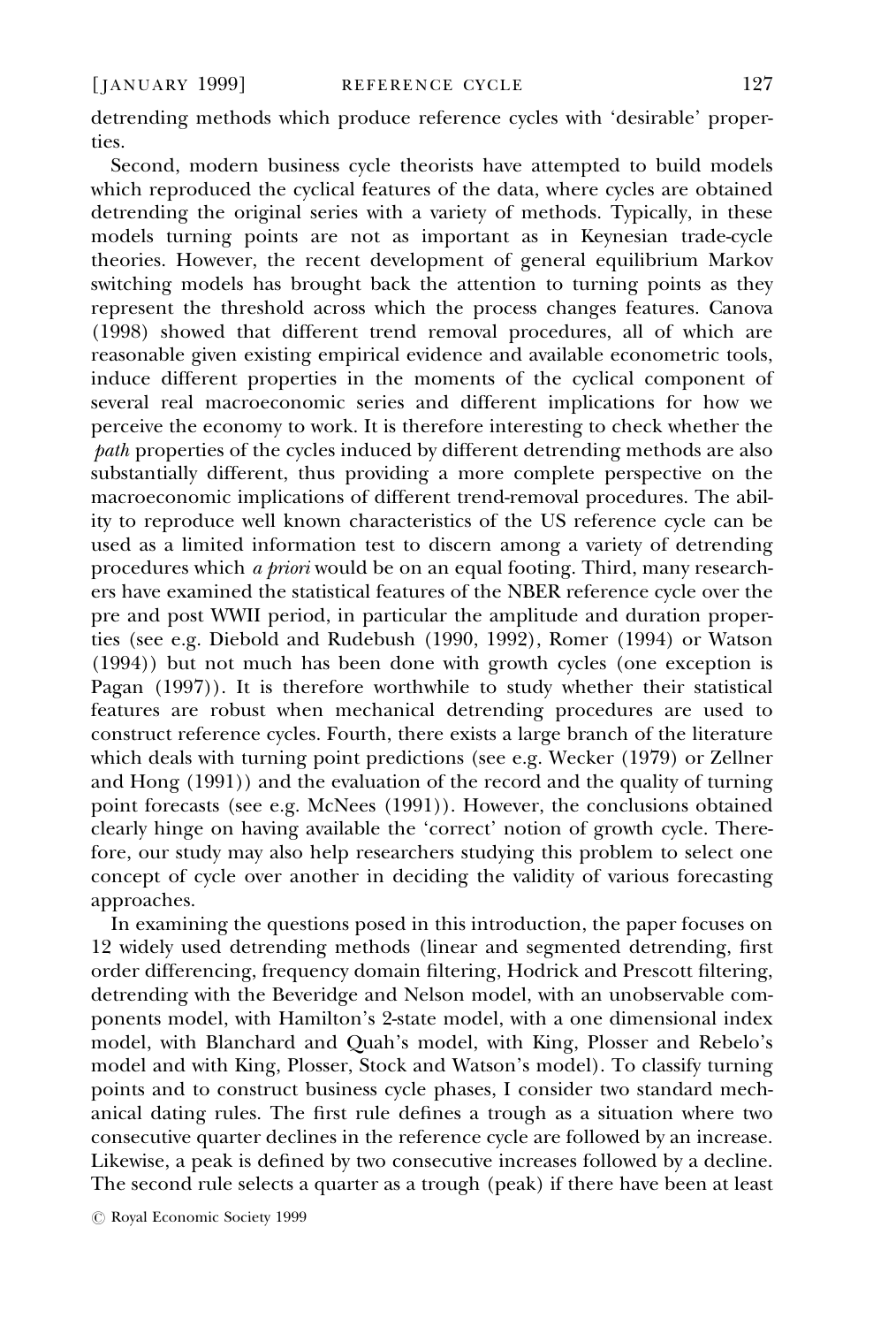two consecutive negative (positive) spells in the cycle over a three quarter period. Although the search across detrending methods and dating rules is not exhaustive and more complicated dating rules may generically improve the quality of the outcomes, our work provides a first step in systematically addressing these issues and methodically studying the data.

The results of the paper complement those of Canova (1994). There it was shown that turning point classification is essentially robust to detrending with the first dating rule but not with the other. Here we qualify this statement by showing that with this latter dating rule many standardly reported turning points are missed and many false alarms appear with the majority of the detrending methods. For those turning points which are correctly identified we find that the majority of methods produce dates which slightly lead NBER peaks and troughs and lead DOC peaks but coincide with DOC troughs.

In addition, we demonstrate that the statistical properties of the generated cycles are sensitive to both the detrending procedure and the dating rule. With the first rule, regardless of the detrending procedure used, cycles are slightly asymmetric and the duration of expansions exceeds, on average, the duration of contractions. We also show that there exists only a moderate degree of variability in the duration of each phase and in the amplitude of contractions. Furthermore, we find little evidence that peak dates can be predicted using the information contained in past durations while trough dates are predictable with at least 7 methods. The statistical properties of the various cycles are much more heterogeneous with the second rule. In general, the average duration of contractions exceeds the average duration of expansions and there is a large degree of variability in the duration of each phase and in the amplitude of contractions. Peak dates are more predictable than trough dates but differences across detrending methods are substantial. The only regularity that is robust concerns the persistence of business cycle phases: the amplitude of contractions is in fact uncorrelated with both the duration of contractions and of peak-to-peak cycles, regardless of detrending and dating rule.

The general conclusion seems to be a negative one: statements concerning the location of turning points and the properties of growth cycles are not independent of the statistical assumptions needed to extract trends. While this outcome is somewhat disappointing, our exercise also provides important information on the characteristics of various detrending procedures and on the types of cycles they generate. When we take the ability to reproduce the characteristics of NBER or DOC growth cycles as a limited information test to select a class of detrending procedures over another, the paper indicates that standard methods employed by RBC researchers (the HP filter of Hodrick and Prescott (1980) or the band-pass filters of Baxter and King (1994), here used in frequency domain) are in fact generating growth cycles capturing the essence of what the community perceives as business cycle fluctuations. This obviously does not mean that these filters are appropriate for all purposes, as they may wipe out cycles with important economic features (see Canova (1998)) and may induce spurious patterns in series which do not display any form of classical cyclical fluctuations (see e.g. King and Rebelo (1993) and

 $\oslash$  Royal Economic Society 1999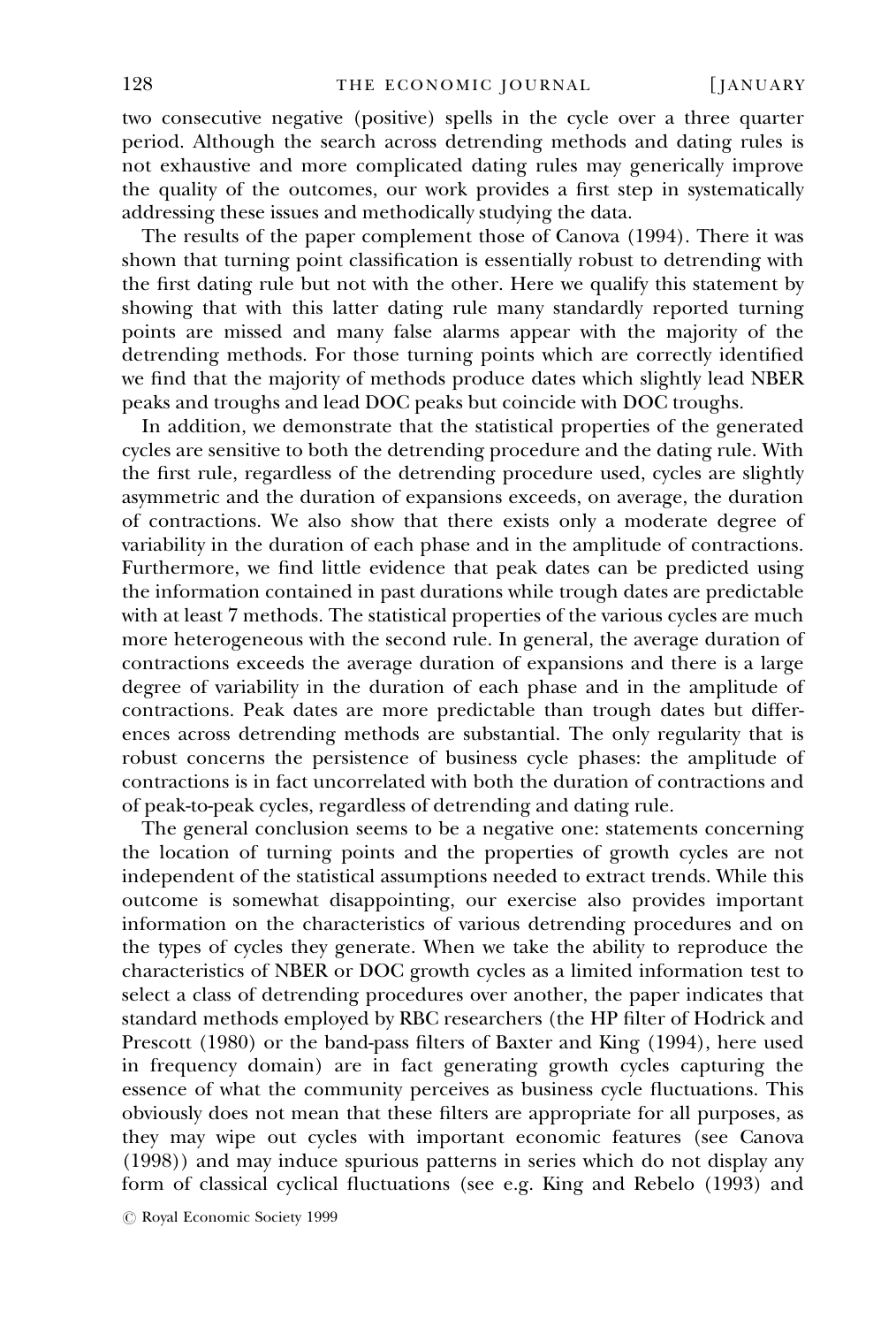Cogley and Nason (1995)). But they appear to provide (i) a solid rationale for the current NBER or DOC practice and (ii) a clear standard to study the path properties of time series generated by dynamic general equilibrium models.

Pagan (1997) has conducted complementary work to that presented here. In a simulation study he tries to assess which data generating process is able to produced duration and symmetry features which reproduce those of classical and growth cycle phases. His result, that a random walk with drift is best, is consistent with our conclusion that the HP and the frequency domain filters are to be preferred in the class of methods used since they are able to extract both deterministic and stochastic trends from the data.

The rest of the paper is organised as follows: the next section describes the various detrending procedures employed in the paper. Section 3 presents the data, the dating rules and the statistics used to characterise the properties of the reference cycle. Section 4 discusses the results. Section 5 concludes describing the implications of the results for current macroeconomic practice.

### 1. Alternative Detrending Methods

This section briefly describes the 12 procedures used to extract trends from the observable time series. For more details the reader is invited to consult Canova (1995). Throughout the paper I denote the natural logarithm of the time series by  $y_t$ , its trend by  $x_t$  and its cyclical component by  $c_t$ . The methods will be classified according to three characteristics: assumptions on the features of the trend, assumptions on the correlation between  $x_t$  and  $c_t$  and on whether the methods have statistical or economic justifications. Since only trend and cycle are assumed to exist, all the procedures implicitly assume that  $y_t$  has previously been seasonally adjusted and that irregular (high frequency) fluctuations play little role.

Linear detrending (LT) and segmented detrending (SEGM) assume that  $x_t$ is a deterministic process which can be approximated by polynomial functions of time and that  $x_t$  and  $c_t$  are uncorrelated. With segmented detrending we also assume that there is a structural break in  $x_t$  at a known time  $\bar{t} = 1973.3$ .

The basic assumptions of a first order differencing procedure (FOD) are that  $x_t$  is a random walk with no drift and  $c_t$  is stationary and that the two components are uncorrelated. Similarly, Beveridge and Nelson's (1981) procedure (BN) assumes that  $y_t$  has a unit root and that  $x_t$  accounts for its nonstationary behaviour. In this procedure  $x_t$  is the long run forecast of  $y_t$ adjusted for its mean rate of change, so that the trend is the value  $y_t$  would have taken if it were on the long-run path. One implication of BN construction is that in this decomposition  $x_t$  and  $c_t$  are perfectly correlated since they are driven by the same shocks. Since some judgmental decisions need to be made in implementing BN decomposition, I report results for the case where  $y_t$  is modelled as an ARIMA(5,1,0), the value of  $y_t$  at 1955,2 is used as a initial condition and the quick computational approach of Coddington and Winters (1987) is employed.

The identifying assumptions of the Unobservable Components (UC) proce-

 $\oslash$  Royal Economic Society 1999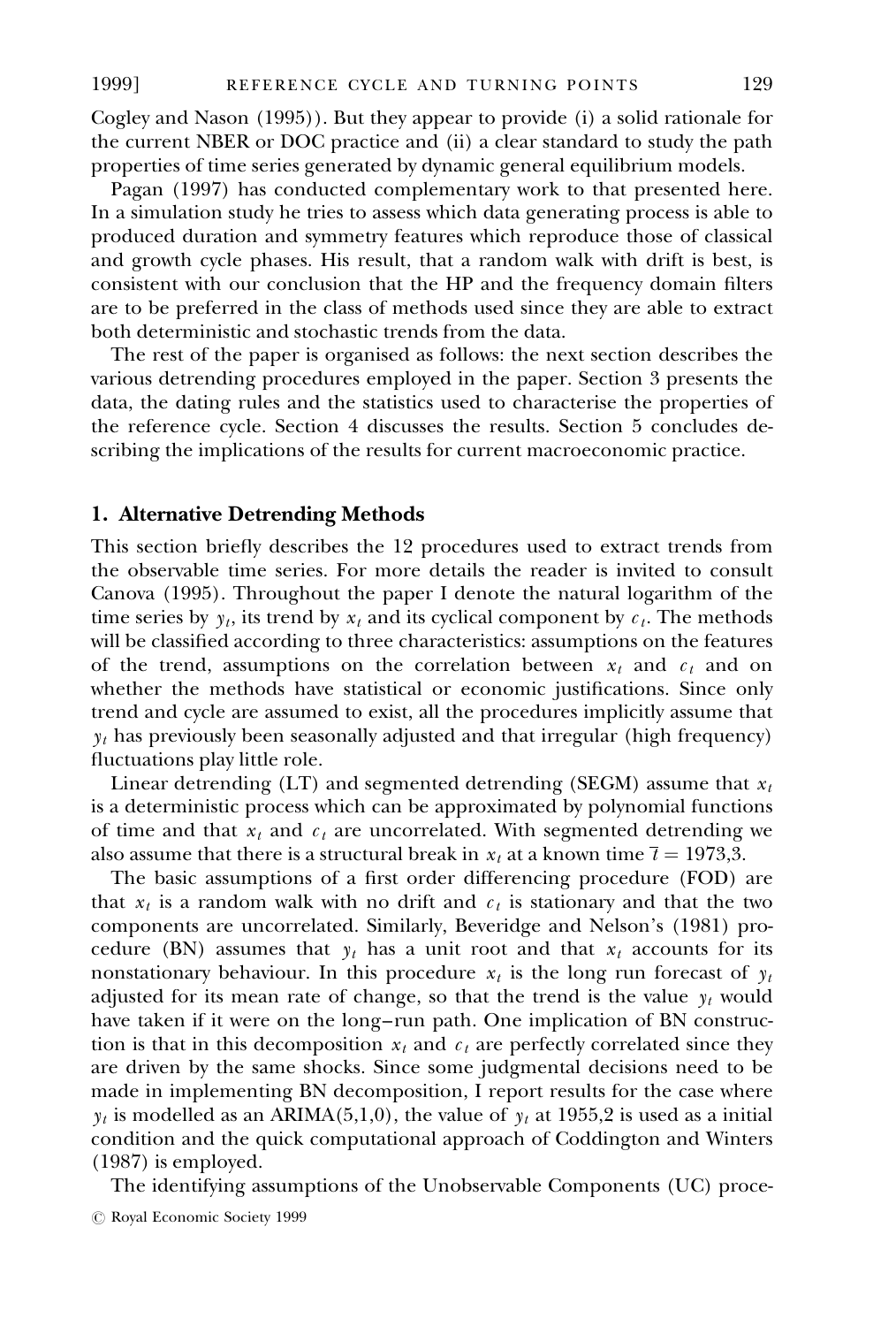dure are that  $x_t$  follows a random walk with drift and that  $c_t$  is a stationary finite order AR process. Contrary to a FOD procedure, here  $x_t$  and  $c_t$  may be correlated (see Watson (1986)). Also in this case some judgmental decisions need to be made: here I report results for the case where  $c_t$  is an AR(2), parameters are estimated using moment restrictions as in Carvalho et al.  $(1979)$  and estimates of the state equations are obtained with the Kalman filter with no smoothing of recursive estimates.

The frequency domain (FREQ) procedure assumes that  $c_t$  and  $x_t$  are independent, that  $x_t$  has most of its power concentrated in a low frequency band of the spectrum and that away from zero the power of the secular component decays very fast (see Sims  $(1974)$ ). These identification assumptions do not restrict  $x_t$  to be either deterministic or stochastic and allow for changes in  $x_t$  over time as long as they are not too frequent. Results are presented for the case where  $c_t$  includes all the cycles of  $y_t$  with length less that 30 quarters. Baxter and King (1994) provide a time dimension version of this filter and study its implication for stylised facts of the business cycle.

Hamilton's (1989) 2-State Markov specification (HAMIL) assumes that although  $x_t$  is characterised by a unit root, its innovations are drawn from a binomial distribution. The key identifying assumptions of this procedure are that  $x_t$  and  $c_t$  are both nonstationary and independent of each other. Results are presented for the case where  $c_t$  is an AR(2). Estimates of the free parameters and of the state of the economy are obtained with a EM algorithm and estimates of  $c_t$  are obtained recursively (with no smoothing of the recursive estimates).

Detrending using a one dimensional index model (MFREQ) involves the formulation of a multivariate model. In this case I use data on GNP, Consumption, Investment, Real Wage and Capital. The procedures assumes that in the low frequencies of the spectrum of  $y_t$  there exists a one dimensional process  $x_t$ which is common to all series (see e.g. Stock and Watson (1989)).  $x_t$  is characterised by the property that it has all its power at low frequencies and that away from zero it decays very fast. An estimate of  $c_t$  is obtained using a multivariate version of the procedure used for the UC model assuming an AR(2) model for each of the six cyclical components.

Contrary to the first eight methods which have been developed in the statistical literature, the next three procedures have economic justifications. King, Plosser and Rebelo (1988) present a neoclassical model of capital accumulation with labour supply choices where there is deterministic labour augmenting technical progress. In their model all endogenous variables have a common deterministic trend (the growth rate of labour augmenting technical progress), fluctuations around this trend are of a transitory nature and independent of the trend. To extract a common deterministic trend I use the six series used for the index model.

King, Plosser, Stock and Watson (1991) propose a version of King, Plosser and Rebelo's (1988) model driven by a nonstationary technological shock. The corresponding statistical common trend representation (see Stock and Watson (1988)) is the multivariate counterpart of the method of Beveridge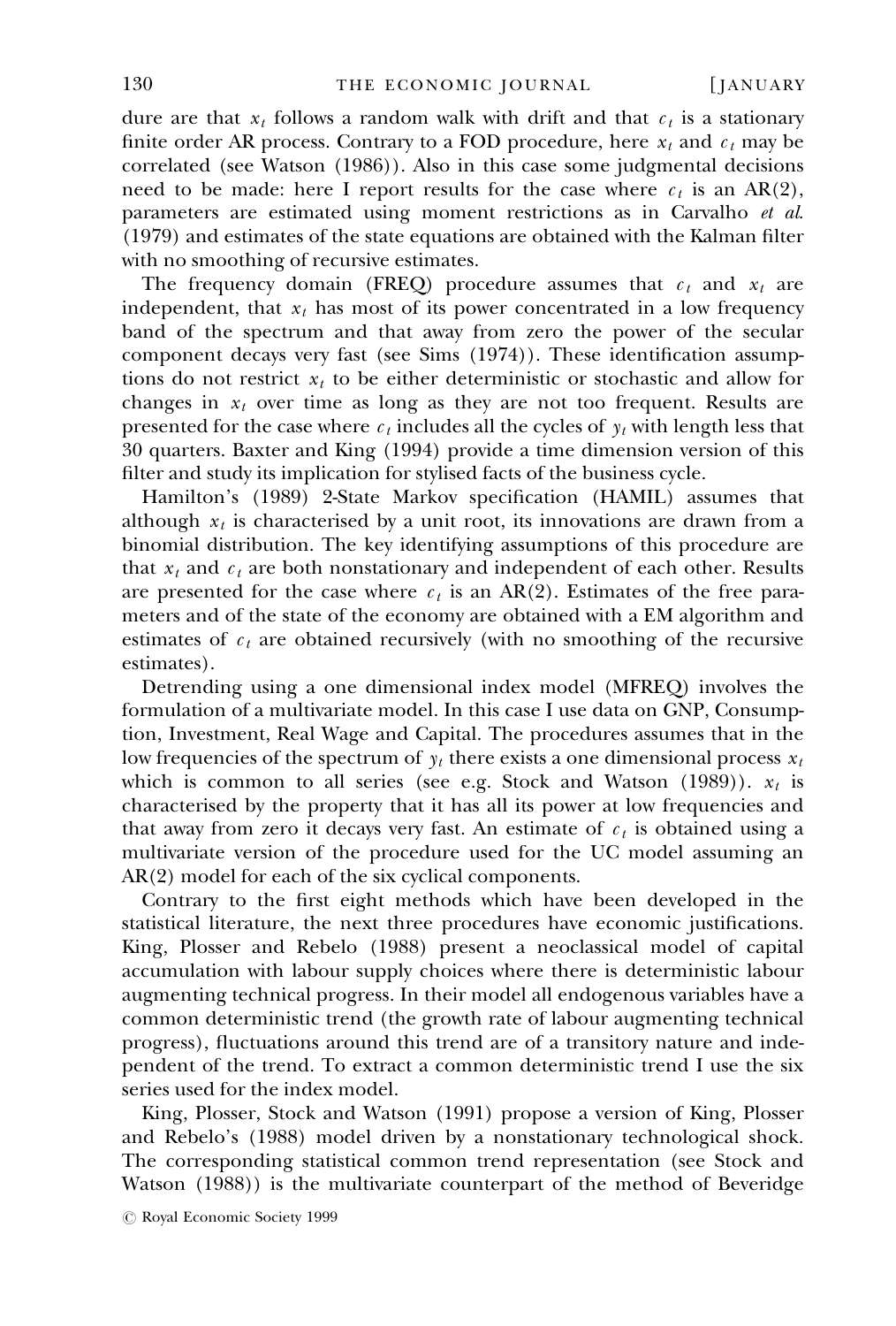and Nelson and implies that all the endogenous variables of the model will have a common nonstationary trend (COIN). To produce estimates of  $c_t$  for GNP, I use the same six series used for the index model and estimate a vector error correction model with five lags for each variable and one lag of two cointegrating vectors (GNP/consumption, GNP/investment). An estimate of  $c_t$  is then obtained summing all the stationary component.

Blanchard and Quah (1989) (BQ) propose a version of Fisher's staggering wage model in which `demand' shocks have no long run effects on output and unemployment and `supply' shocks have long run effects on output but not on unemployment. The implied trend-cycle decomposition of GNP has the property that  $x_t$  has a unit root,  $c_t$  is stationary and the two components are uncorrelated. To estimate  $c_t$ , I use the same bivariate VAR specification employed by Blanchard and Quah.

The final procedure, the Hodrick and Prescott (HP) (1980) filter, has two justifications: one intuitive (see Kydland and Prescott (1990) and one statistical (see e.g. Wabha  $(1980)$  or Harvey and Jaeger  $(1993)$ ). In the first case the HP filter is a flexible tool which can accommodate the needs of applied researchers while in the second it is an optimal extractor of a trend which is stochastic but moves smoothly over time and is uncorrelated with the  $c_t$ . Smoothness is imposed by assuming that the sum of squares of the second differences of  $x_t$  is small. In the RBC literature the free parameter  $\lambda$ , which regulates the extent of the penalty imposed for large fluctuations in  $x_t$ , is typically fixed a priori to  $\lambda = 1600$  for quarterly data. Because Nelson and Plosser (1982) estimated  $\lambda$  to be in the range  $[\frac{1}{6}, 1]$  for most of the series they examine, I present results for the standard setting (HP1600) and for a  $\lambda = 4$  (HP4), which is closer to Nelson and Plosser's estimates.

Some of the properties of the HP filter when  $T \to \infty$  and the penalty function is two-sided have been highlighted by Cogley and Nason (1995) and King and Rebelo (1993). The relationships between the HP and exponential smoothing (ES) filters have been investigated by King and Rebelo (1993).

Before proceeding with the analysis it is useful to stress three important facts which may make the approaches not exactly comparable. First, the information used to compute the trend of the series differs across detrending methods. While most procedures employ information up to the end of the sample, FOD, UC and HAMIL only use the information available at  $t - s$  to compute the trend for  $t - s + 1$ . This may generate a more imprecise estimate of the trend and, as a consequence, produce cyclical components which are more erratic than those obtained with other methods. As a consequence, most methods date peaks and troughs having available data for the entire time span, while others `call them out as they go'. Second, while most methods use maximum likelihood procedures to estimate the parameters, others use only approximate maximum likelihood techniques and with three procedures (FOD, HP and FREQ) no parameter is estimated from the data. Because the sample size is relatively short, this may induce small sample differences in the estimates of the cyclical components. These differences should be kept in mind when comparing turning point dates and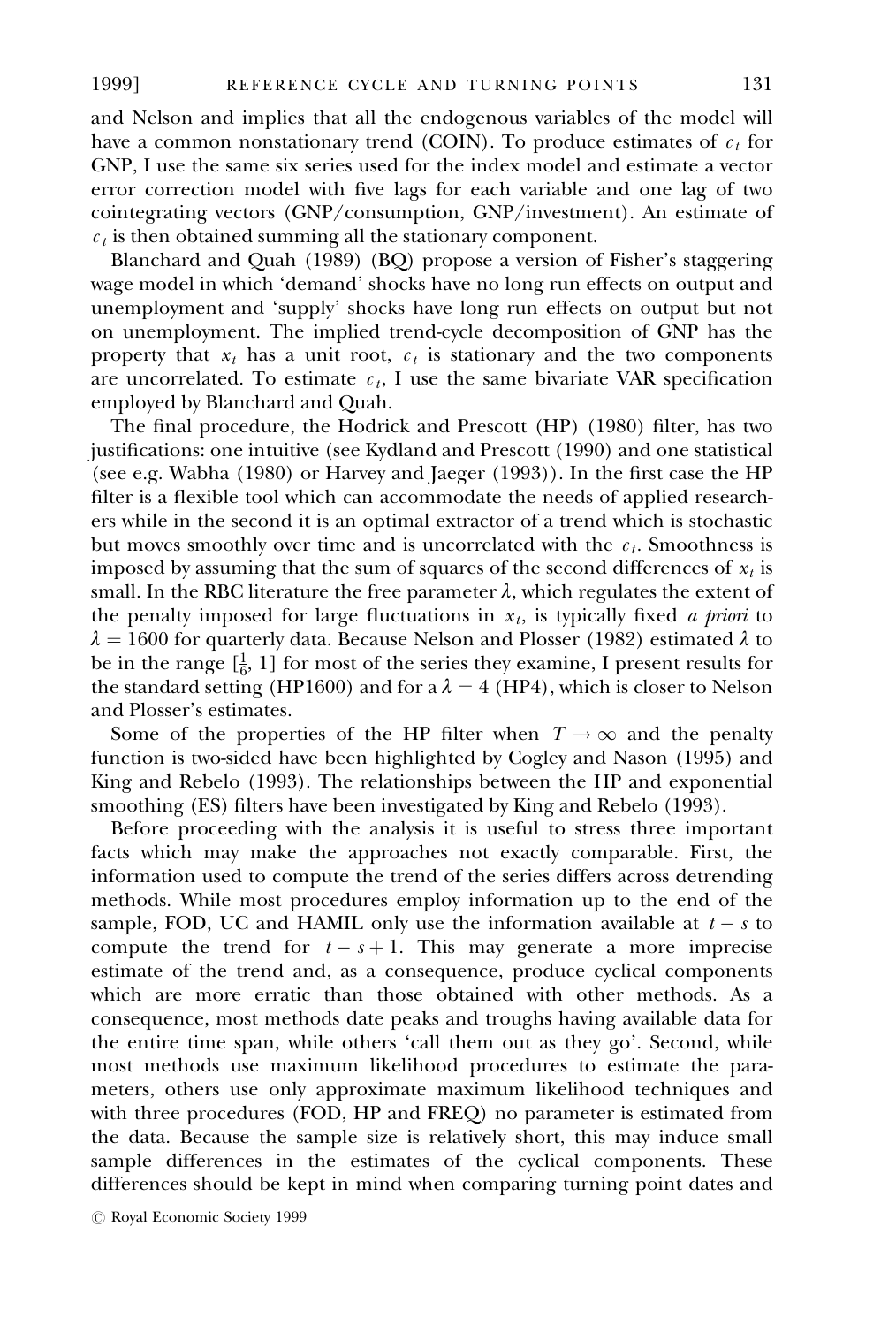the amplitude properties of the estimates of the cyclical component across detrending methods. Third, because the UC model assumes the presence of both an irregular and a cyclical component, care should be exercised in comparing the path properties of  $c_t$  (and the record of turning point classification) obtained with UC and other methods since the UC cyclical component is likely to be much smoother than others.

### 2. The Data, the Dating Rules and Summary Statistics

### 2.1. The Data

The data used in the exercise is taken from the Citibase Tape. The results refer to the logarithm of seasonally adjusted quarterly US series for the period 1955,3±1990,1. For all univariate procedures we use real gross national product in 1982 dollars (Citibase name: GNP82). For multivariate procedures we add to GNP consumption expenditure by domestic residents on nondurables and services (Citibase names:  $GSC82 + GCN82$ ), fixed investment in plants and equipment plus consumer durables (Citibase names: GINPD82 GCD82), total number of hours of labour input as reported by establishment survey data (Citibase name: LPMHU), real wage constructed as the ratio of nominal total compensation of nonagricultural employees and the CPI (Citibase names: GCOMP/PUNEW) and a capital stock series constructed using the net capital stock for 1954, the quarterly series for investment and a depreciation rate of 2.5% per quarter. For the BQ decomposition we use, in addition to GNP, the seasonally adjusted unemployment rate for males, age 20 and over, as reported by the US Bureau of Labor Statistics (Table A-39).

### 2.2. Determining the Reference Cycle

The first step in examining the properties of the cycle is to delineate periods of economic expansions and contractions. According to NBER practices, as set out by Burns and Mitchell (1943), this is done by examining the behaviour and the comovements of the cyclical component of a variety of series, and constructing an index of cyclical movements (the reference cycle). From this information a set of reference dates, specifying turning points in aggregate economic activity, are selected and business cycle phases are constructed. This process has the drawback of being time consuming and involving a considerable amount of subjective judgement in selecting reference dates.

In this paper I depart from the standard Burns and Mitchell approach in several ways. First, as in Simkins (1994) and King and Plosser (1994), instead of constructing an index of cyclical fluctuations, I use the cyclical component of real GNP as a measure of the reference cycle. Although it has been suggested that using the cyclical component of GNP to proxy for the reference cycle fails to capture certain contractions (see e.g. Zarnowitz and Moore (1991)), our choice has the advantage of eliminating judgmental aspects present in the standard procedure and of being easily reproducible. In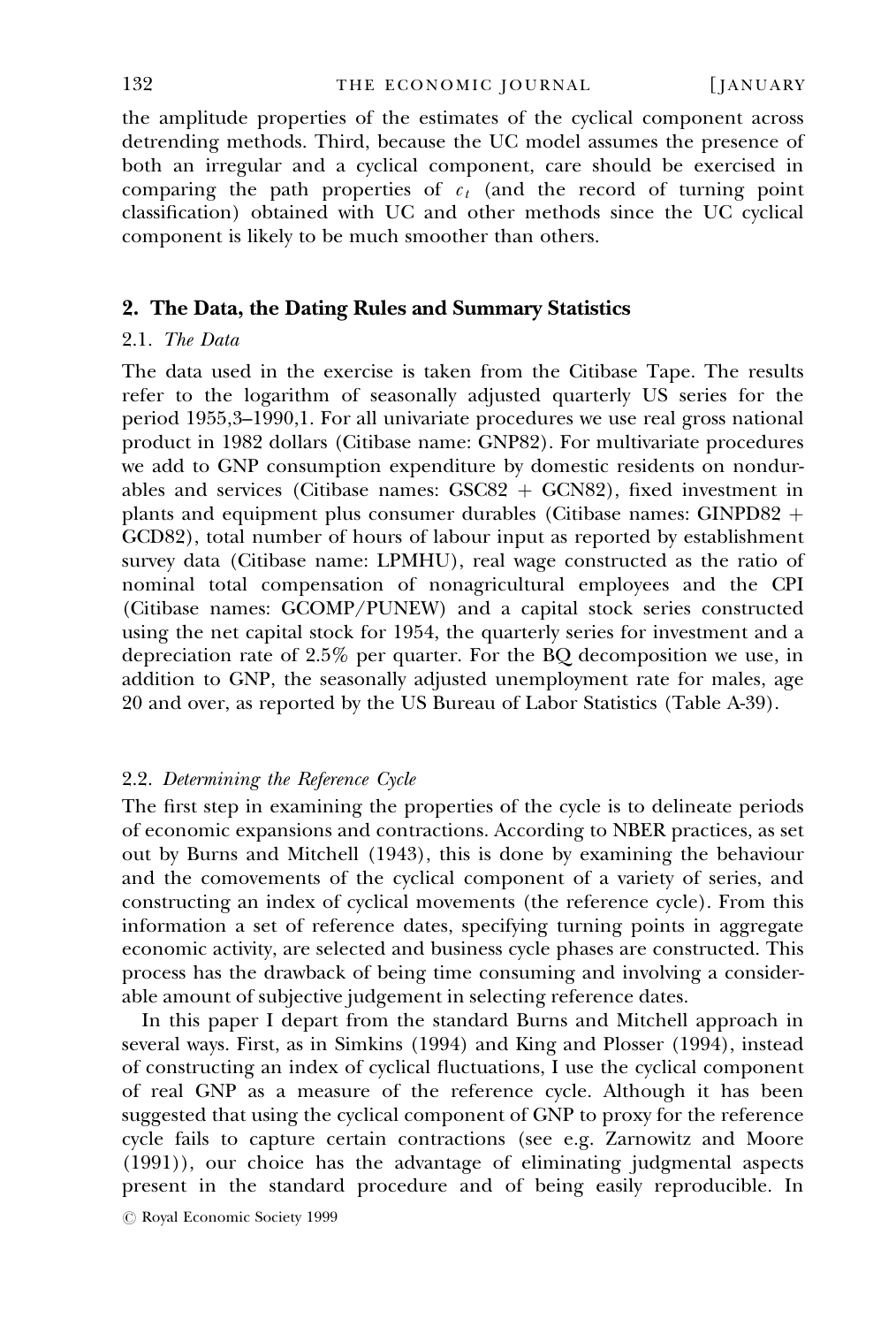addition, because a large number of economic variables appear to be procyclical and coincident with GNP, this choice of reference cycle should only minorly distort the dating of turning points even though the amplitude characteristics of the cycle and the severity of contractions may be misrepresented. Finally, the four multivariate procedures do use the information contained in several additional series. Therefore, by comparing the dating record obtained with univariate and multivariate methods we can check whether the information contained in GNP is sufficient to characterise turning points accurately and describe the properties of the reference cycle.

Second, as many have done in this literature, I use mechanical rules to select turning points. However, contrary to e.g. Simkins (1994) or King and Plosser (1994), which use variants of the Bry and Boschen (1971) algorithm, I use two simple and commonly used rules to date turning points. The first classification rule I use is very standard (see e.g. Wecker (1979) or Zellner and Hong  $(1991)$ ). It defines a trough as a situation where two declines in the cyclical component of GNP are followed by an increase, i.e., at time t,  $c_{t+1} > c_t$  $\langle c_{t-1} \rangle \langle c_{t-2} \rangle$ . Similarly, a peak is defined as a situation where two consecutive increases in the cyclical component of GNP are followed by a decline, i.e. at time t,  $c_{t+1} < c_t > c_{t-1} > c_{t-2}$ . The second classification rule is less standard but it has some appealing features (see e.g. Webb (1991) or Pagan (1997)). It selects quarter  $t$  as a trough (peak) if there have been at least two consecutive negative (positive) spells in the cyclical component of GNP over a three quarter period, i.e. when  $c_t \leq (>)0$  and  $c_{t-1} \leq (>)0$  or when  $c_{t+1} \leq (>)0$  and  $c_t \leq (>)0.$ 

The first classification rule emphasises primarily the duration characteristics of the cycle (no mention of severity is made) and therefore may pick up mild contractions and mild recoveries, while this is not necessarily the case with the second rule, since, e.g., a negative spell in the growth cycle indicates an absolute decline in the level of the series.

On the other hand, the second classification may suffer from amplitude misspecifications if the reference cycle displays multiple sequential peaks (and troughs) in the reference cycle (for an example of this type see Fig. 1, case 2). In general, the first rule may signal the presence of a turning point earlier than the second one. Therefore the two rules balance the scope for an early recognition of the phenomena (at the cost of possible false alarms) vs. its more accurate description (at the cost of a later discovery). Also, it is important to emphasise that we make no adjustments for situations where the reference cycle reaches a plateau around a turning point.

One reason for using these two rules instead of others is that several authors (Wecker, 1979; Webb, 1991) have shown that when they are applied to a standardly constructed (level) cycle they generate turning points which match NBER dates. There are variants and combinations of these two rules which can reduce the frequency of missing signals and discount false alarms (see e.g. Hymans (1973) or Zarnowitz and Moore (1991)) and improve the overall dating recond by using sequential or more flexible approaches (as in Moore and Zarnowitz (1982), Stock and Watson (1990), McNees (1991) and Romer

 $\oslash$  Royal Economic Society 1999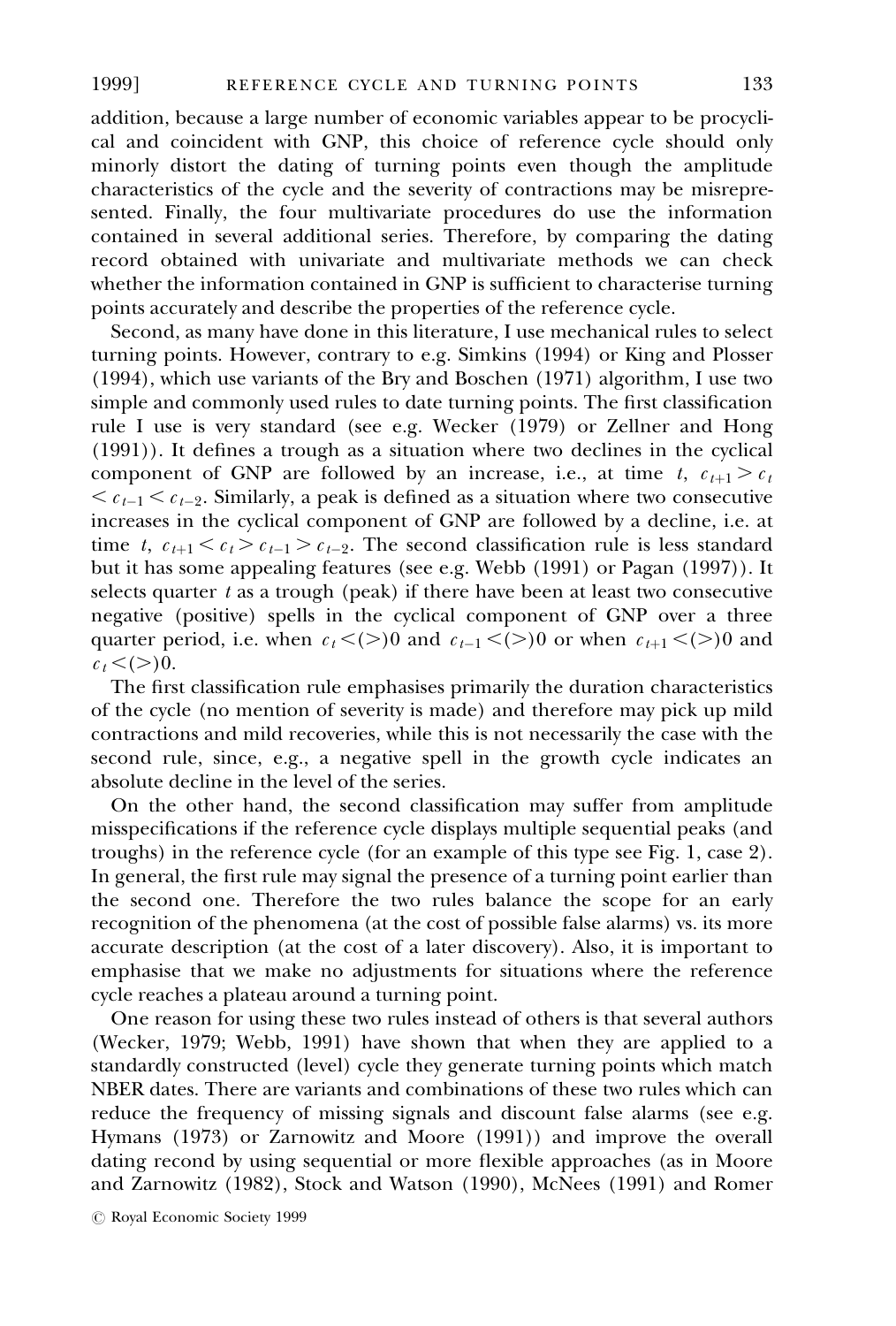



Fig. 1.

 $\oslash$  Royal Economic Society 1999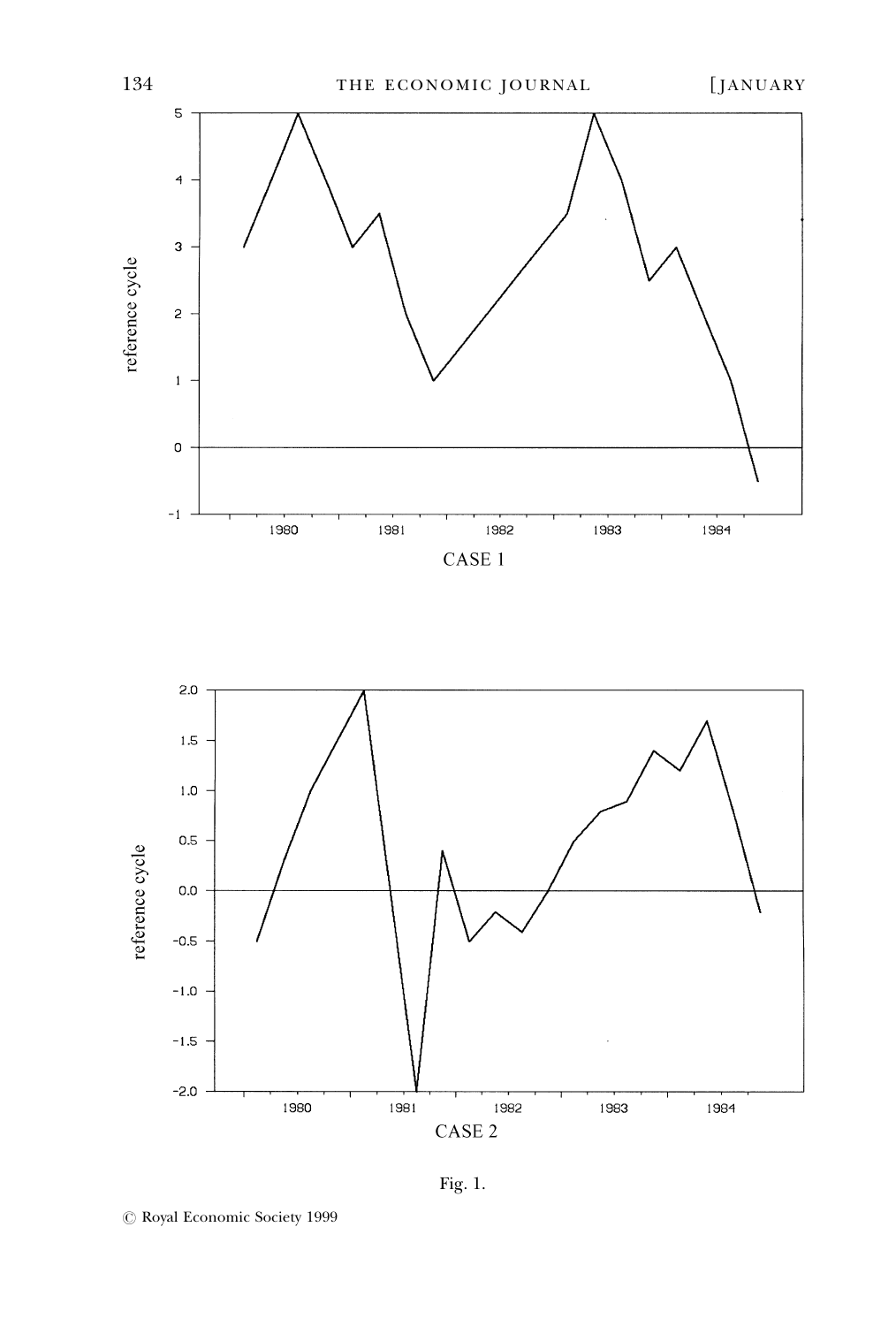apply it in its original form to detrended data.

(1994)). However, we restrict attention to these two because they are simple, easily reproducible and provide a useful benchmark to compare the properties of the various reference cycles. These two rules are also preferable to the Bry and Boschen algorithm for our purposes because the latter is sufficiently complicated to render the comparison across detrending methods less transparent. In addition, since the Bry-Boschen algorithm computes turning point dates by detrending the data with a series of MA filters, it is inappropriate to

As a term of reference in our exercises we use the dating reported by the Center for International Business Cycle Research for the NBER (NBER) and by the Department of Commerce (DOC) (both of which are taken from Niemera (1991)). The 11 series used to construct the NBER cycles are: employees on non-agricultural payrolls, persons engaged in non-agricultural activities, employee-hours in non-agricultural establishment, personal income in constant dollars, total civilian employment, industrial production, manufacturing and trade sales in constant dollars, sales of retails stores in constant dollars, number of unemployed, final sales in constant dollars, GNP in constant dollars. The 11 series used to construct DOC cycles are: average workweek in manufacturing, initial claims for state unemployment insurance, manufacturing new orders for consumers goods and materials in constant dollars, vendors performance, contracts and orders for plants and equipments in constant dollars, building permits, changes in inventories on hands and on order in constant dollars, change in sensitive material prices, stock prices, M2, change in business and consumer credits. The procedure the NBER employs to construct growth cycles is complicated and involves the calculation of the trend of a vector of series by piecewise smooth interpolation of segments of a series obtained by filtering the original data with long term moving averages (see Zarnowitz  $(1991a)$ ). The DOC reference growth cycle, on the other hand, is constructed by detrending the reference index using an exponential smoothing method (Higgins and Poole procedure, see Niemera (1991)). In both cases, turning points and cycle phases are identified using a mixture of mechanical rules and subjective intuition.

### 2.3. Summary Statistics

To analyse the statistical features of the reference cycle and how generated contractions and expansions match up with standardly reported business cycle phases, I compile a number of statistics. To evaluate the dating record of a procedure it is quite common to use statistics based on the differences (in quarters) between the signal and the NBER or DOC turning point. Because such an approach wastes useful information, I employ a different summary statistic based on the timing of the event. I rank the signal as false if a NBER or a DOC turning point does not appear within a  $\pm 3$  quarter interval around the signal date and missing if no signal appears within a  $\pm 3$  quarter interval around the actual NBER or DOC turning point. The proportion of false alarms and missing signals to the total number of turning points gives an idea of how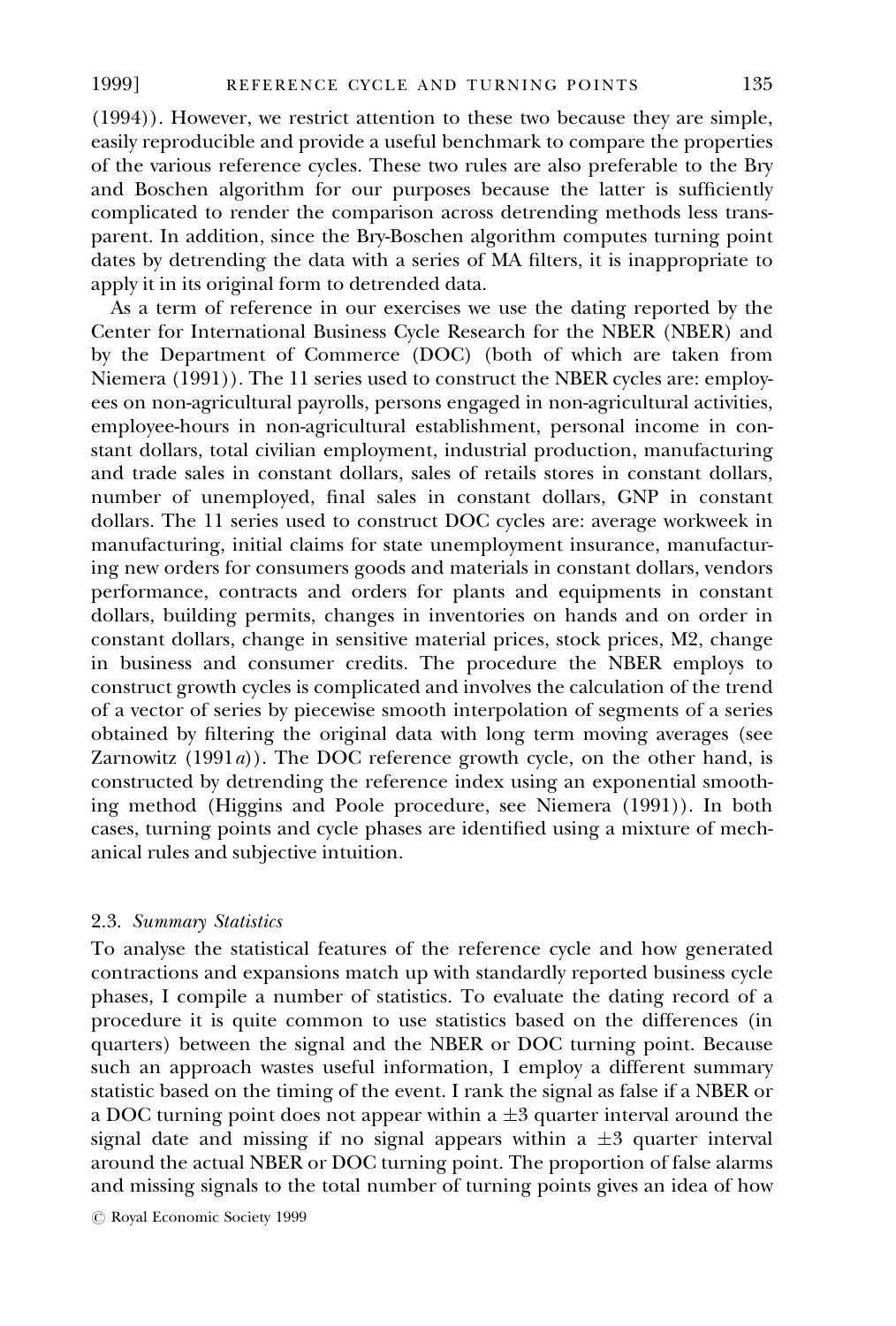each detrending procedure trades off the two types of losses. For those turning points which are correctly identified, I also record the proportion of cases where the signal date is leading, coincident or lagging the corresponding NBER or DOC date. This information suggests whether some detrending method generates a systematic bias in recognising standard turning points with one of the two rules.

Together with the dating record of turning points I also present five statistics summarising the statistical properties of each cycle: the average amplitude of contractions, the maximum amplitude and the date at which it occurs, the average duration of expansions and contractions (trough-to-peak (TP) and peak-to-trough (PT) half-cycles) and the percentage of times the economy is expanding. While it is typical to measure the severity of recessions using the distance between the peak and the trough of the cycle, I define severity using the distance of the troughs from the trend line, an approach which is more consistent with the growth-cycle approach adopted in the paper. This measure of the severity is clearly imperfect, but gives a rough idea of how the different detrending methods picture contractions with each of the two dating rules. The percentage of times the economy is in an expansion, on the other hand, is a useful statistic to gauge whether the reference cycle generated by each detrending method and each rule is symmetric or not. We have also computed, the ratio between the percentage of times the economy is above the trend and below the trend. Because the relative ranking across detrending methods and dating rules is unaltered we do not report this statistics here.

To examine whether there is a tendency for contractions and expansions to terminate the longer they have lasted, a question recently investigated using NBER dates by Diebold and Rudebush (1990) and (1992), we computed a nonparametric test for duration dependence of each business cycle phase. This test formally examines whether contractions or expansions have a recurrent and stable (periodic) structure with any detrending method or dating rule, a feature which would facilitate the prediction of turning points. The test, developed by Stephens (1978), is exact even for samples of three durations and incorporates the idea that there is a minimum duration of each phase. In our case the minimum duration (denoted by  $\gamma$ ) is two quarters for each phase. This selection is based on the criteria used by NBER researchers in dating contractions and expansions and on the characteristics of the two dating rules we employ. The results we report, however, are not too sensitive to the choice of this parameter within a reasonable range. The statistic used to test for duration dependence is given by:

$$
W(t_0 = \gamma) = \frac{\left(\sum_{i=1}^N z_i - \gamma\right)^2}{N(N+1)\left[\sum_{i=1}^N (z_i - \gamma)^2 - \left(\sum_{i=1}^N z_i - \gamma\right)^2\right]}
$$
(1)

here  $z_i$  is the i-th ordered duration for each detrending procedure and each dating rule. The  $W(t_0 = \gamma)$  statistic for N durations has an exact small sample distribution which can be recovered from Shapiro and Wilks' (1972) tables using the line corresponding to  $N + 1$  durations.

 $\oslash$  Royal Economic Society 1999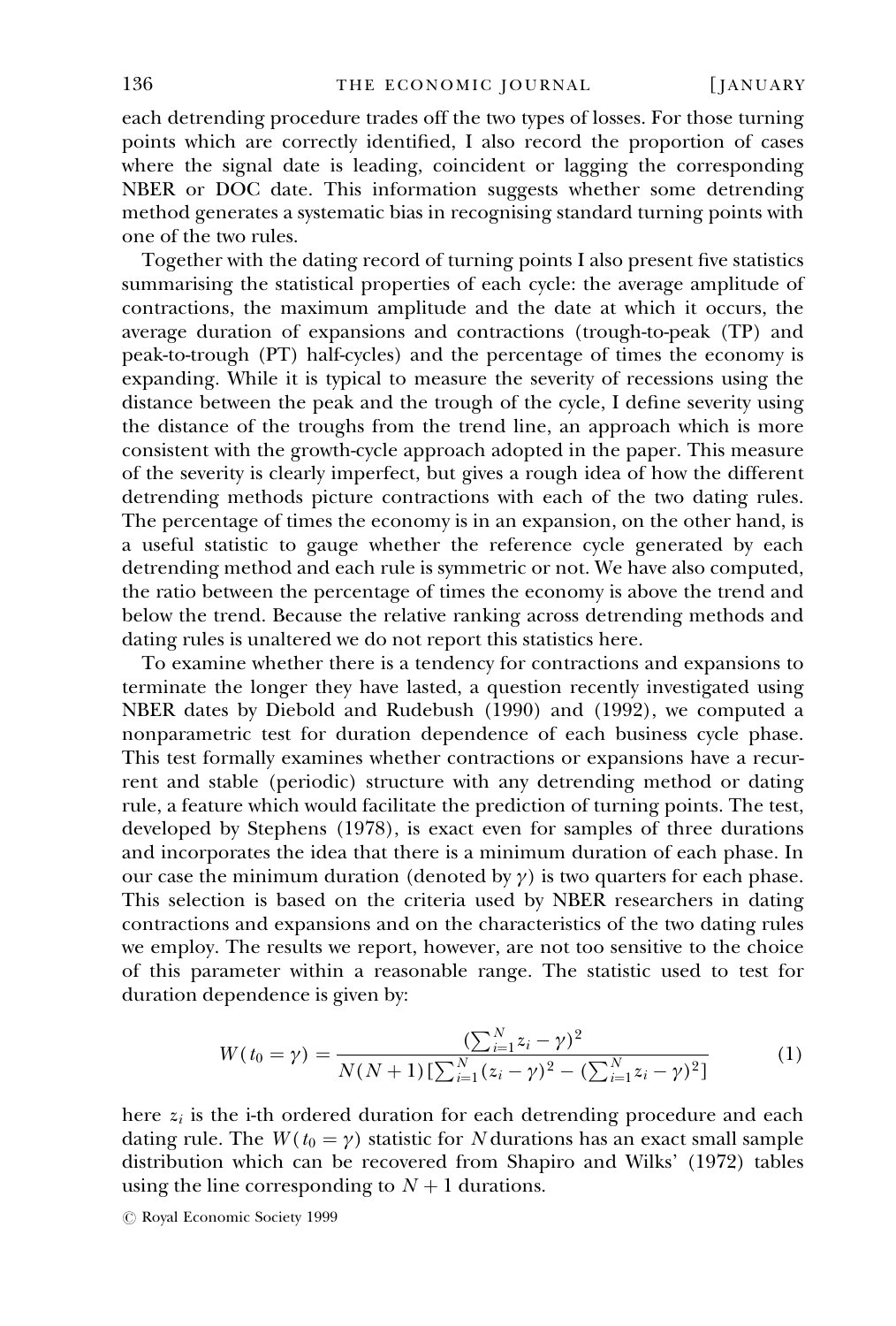Finally, to study whether there is any systematic relationship between the severity of contractions and either their duration or the duration of full peakto-peak cycles, we computed Spearman's rank correlation coefficient between the amplitude of contractions and the two types of cycles and tested if they are different. Burns and Mitchell (1943) and Moore (1958) suggested that, because of the way recessions spread in the economy, the association between the severity of the contractions and peak to peak cycles should be stronger than the association between the severity and the duration of contractions. Knowing the severity of a contraction is therefore considered an important ingredient to predict how long it would take the economy to reach another peak level. Also, as emphasised by Romer (1994), the association between the severity and the duration of contractions may indicate how rapidly the effects of a contraction are undone, thereby providing a rough measure of how persistent is this business cycle phase.

### 3. The results

The results of the investigation appear in Tables 1 and 2. Table 1, Panel A reports, for each detrending method, the number of troughs (column 1) and of peaks (column 7) found, the percentage of false alarms and missing signals for troughs (columns  $2-3$ ) and for peaks (columns  $8-9$ ) and for correct signals if they are leading, coincident or lagging the NBER classification (columns  $4-6$  and  $10-12$ ) for each of the two dating rules. Panel B of the table reports the same information when the DOC classification is used as a term of comparison.

Table 2 presents, for each detrending method, the average severity of contractions and its standard deviation (column 1), the maximum amplitude of the contractions and the date at which it occurs (columns  $2-3$ ), the percentage of times the economy is in an expansion phase over the sample period (column 4), the average duration of contractions and expansions and their standard deviations (columns 5 and 7), the values of the Stephen's test for duration dependence (columns  $6$  and  $8$ ), the rank correlation coefficient between the amplitude of contractions and the duration of full peak to peak cycles and between the amplitude and the duration of contractions (columns 9 and 10) for each of the two dating rules.

#### 3.1. Dating Turning Points

The main features emerging from Table 1 are the sensitivity of turning point classification to detrending and dating rules and, to some extent, the dependence of the results on the reference dating employed. The lack of robustness in the characterisation of business cycle extremes appears in several aspects of the table. First, in agreement with McNees (1991) and Zarnowitz and Moore (1991), the number of complete cycles identified depends on the detrending methods and the dating rule. With the first rule, all methods select at least 8 peaks and 8 troughs (with a maximum of 11), while with the second rule the

 $\oslash$  Royal Economic Society 1999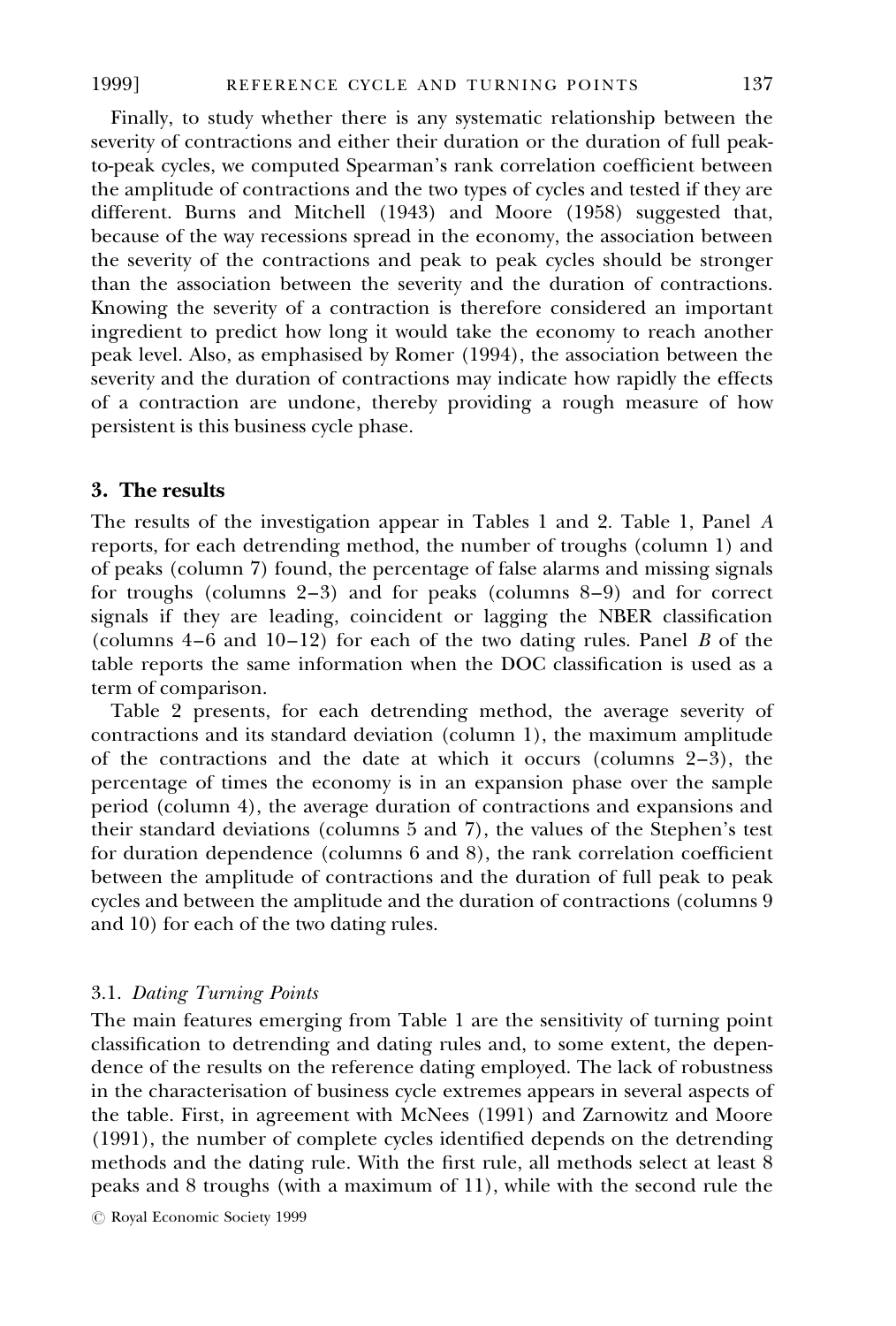### Table 1

#### Panel A

### Business cycle chronology using NBER dates as reference Sample 55,3-90,1

|               |                |           | Troughs     |                |                |                  |                |           | Peaks       |                |                |                |
|---------------|----------------|-----------|-------------|----------------|----------------|------------------|----------------|-----------|-------------|----------------|----------------|----------------|
|               |                | $%$ false | $%$ missing |                | Correct        |                  |                | $%$ false | $%$ missing |                | Correct        |                |
| Method        | Number         | alarms    | signals     | LE             |                |                  | CO LA Number   | alarms    | signals     |                | LE CO          | LA             |
|               |                |           |             |                | Filter Rule 1  |                  |                |           |             |                |                |                |
| HP1600        | 11             | 45.4      | 14.2        | 3              | 3              | $\theta$         | 11             | 45.4      | 14.2        | 5              | 1              | $\mathbf{0}$   |
| HP4           | 11             | 54.5      | 28.4        | $\overline{4}$ | $\mathbf{1}$   | $\theta$         | 11             | 63.6      | 42.8        | $\overline{4}$ | $\theta$       | $\overline{0}$ |
| FOD           | 10             | 90.0      | 85.7        | 1              | $\theta$       | $\theta$         | 9              | 88.8      | 85.7        | $\theta$       | 1              | $\overline{0}$ |
| <b>BN</b>     | 9              | 44.4      | 28.5        | $\overline{2}$ | $\mathbf{I}$   | $\overline{2}$   | 8              | 50.0      | 42.8        | $\overline{2}$ | $\Omega$       | $\overline{2}$ |
| <b>UC</b>     | 8              | 62.5      | 42.8        | $\overline{2}$ | 1              | 1                | 9              | 88.8      | 83.4        | $\Omega$       | $\Omega$       | 1              |
| LT            | 10             | 50.0      | 28.5        | 3              | $\overline{2}$ | $\theta$         | 9              | 44.4      | 28.5        | 3              | 1              | 1              |
| <b>SEGM</b>   | 9              | 77.7      | 71.4        | 1              | 1              | $\theta$         | 8              | 50.0      | 42.8        | $\overline{2}$ | 1              | 1              |
| <b>FREQ</b>   | 10             | 50.0      | 28.5        | 3              | $\overline{2}$ | $\theta$         | 10             | 50.0      | 14.2        | 5              | 1              | $\overline{0}$ |
| <b>HAMIL</b>  | 10             | 80.0      | 85.7        | $\overline{2}$ | $\theta$       | $\theta$         | 9              | 55.5      | 42.8        | $\overline{2}$ | $\overline{2}$ | $\theta$       |
| Filter Rule 2 |                |           |             |                |                |                  |                |           |             |                |                |                |
| <b>MLT</b>    | 10             | 60.0      | 42.8        | $\overline{2}$ | $\overline{2}$ | $\theta$         | 9              | 44.4      | 28.5        | 3              | $\mathbf{1}$   | 1              |
| <b>MINDEX</b> | 8              | 62.5      | 57.1        | 1              | $\mathbf{1}$   | 1                | 9              | 66.6      | 57.1        | $\mathbf{1}$   | $\overline{2}$ | $\overline{0}$ |
| <b>BQ</b>     | 8              | 25.0      | 14.2        | $\theta$       | $\overline{4}$ | $\overline{2}$   | 8              | 37.5      | 28.5        | 1              | $\mathbf{1}$   | 3              |
| <b>COIN</b>   | 9              | 55.5      | 42.8        | 3              | $\mathbf{I}$   | $\Omega$         | 8              | 50.0      | 42.8        | $\overline{2}$ | 1              | $\mathbf{I}$   |
|               |                |           |             |                |                |                  |                |           |             |                |                |                |
| HP1600        | 7              | 42.8      | 42.8        | $\overline{4}$ | $\theta$       | $\theta$         | 8              | 75.0      | 71.4        | $\overline{2}$ | $\Omega$       | $\mathbf{0}$   |
| HP4           | 16             | 62.5      | 14.2        | $\overline{4}$ | $\overline{2}$ | $\boldsymbol{0}$ | 15             | 53.3      | 0.0         | 5              | $\overline{2}$ | $\mathbf{0}$   |
| FOD           | $\overline{4}$ | 50.0      | 71.4        | $\overline{2}$ | $\theta$       | $\theta$         | 5              | 100.0     | 100.0       | $\Omega$       | $\theta$       | $\overline{0}$ |
| <b>BN</b>     | 3              | 33.3      | 71.4        | 1              | 1              | $\theta$         | $\overline{2}$ | 100.0     | 100.0       | $\Omega$       | $\Omega$       | $\overline{0}$ |
| UC            | $\overline{2}$ | 50.0      | 85.7        | $\theta$       | $\theta$       | 1                | 3              | 66.6      | 85.7        | $\theta$       | $\theta$       | 1              |
| LT            | $\overline{4}$ | 75.0      | 85.7        | $\theta$       | 1              | $\theta$         | $\overline{4}$ | 100.0     | 100.0       | $\Omega$       | $\Omega$       | $\overline{0}$ |
| <b>SEGM</b>   | $\overline{4}$ | 25.0      | 57.1        | 3              | $\theta$       | $\theta$         | $\overline{5}$ | 80.0      | 85.7        | $\Omega$       | 1              | $\overline{0}$ |
| <b>FREQ</b>   | 8              | 62.5      | 57.1        | 3              | $\mathbf{0}$   | $\theta$         | 8              | 50.0      | 42.8        | $\overline{4}$ | $\theta$       | $\overline{0}$ |
| <b>HAMIL</b>  | $\overline{5}$ | 80.0      | 85.7        | $\theta$       | $\mathbf{I}$   | $\theta$         | $\overline{4}$ | 75.0      | 85.7        | 1              | $\theta$       | $\overline{0}$ |
| <b>CDT</b>    | 3              | 66.6      | 85.7        | 1              | $\mathbf{0}$   | $\theta$         | 3              | 100.0     | 100.0       | $\theta$       | $\Omega$       | $\overline{0}$ |
| <b>MINDEX</b> | $\overline{2}$ | 0.0       | 71.4        | $\overline{2}$ | $\theta$       | $\mathbf{0}$     | 3              | 100.0     | 100.0       | $\Omega$       | $\Omega$       | $\overline{0}$ |
| <b>BQ</b>     | 8              | 62.5      | 57.1        | $\overline{2}$ | 1              | $\theta$         | 9              | 44.4      | 28.5        | 3              | 1              | 1              |
| <b>COIN</b>   | 3              | 33.3      | 71.4        | $\overline{2}$ | $\theta$       | $\theta$         | $\overline{2}$ | 0.0       | 71.4        | $\overline{2}$ | $\theta$       | $\theta$       |

*Note*: With Filter Rule 1 a trough occurs at t if  $c_{t+1} > c_t < c_{t-1} < c_{t-2}$  and a peak if  $c_{t+1} < c_t$  $c_t > c_{t-1} > c_{t-2}$ . With Filter Rule 2 a trough occurs at t if  $c_t < 0$  and  $c_{t-1} < 0$  or if  $c_{t+1} < 0$  and  $c_t < 0$ and a peak if  $c_t > 0$  and  $c_{t-1} > 0$  or if  $c_{t+1} > 0$  and  $c_t > 0$ . A false alarm occurs if there is no turning point within  $\pm 3$  quarters of the reference date. A missing signal occurs if the method does not signal a turning point within  $\pm 3$  quarters of the NBER date. In the NBER classification there are 7 troughs and 7 peaks. LE stands for leading, CO for coincident and LA for lagging.

range of extremes identified by the various detrending methods is much larger (between 2 and 15 peaks and 2 and 16 troughs).

Second, the percentage of false alarms varies substantially with the detrending method and the dating rule. For troughs, the percentage of false alarms is between 25 and 90% with the first dating rule and 0 and 80% with the second when the NBER classification is used and between  $37.5$  and  $87.5\%$  with the first dating rule and 0 and  $75\%$  with the second when the DOC classification is used. For peaks the heterogeneity is even more evident. When we use the NBER classification as a reference the percentage of false alarms is between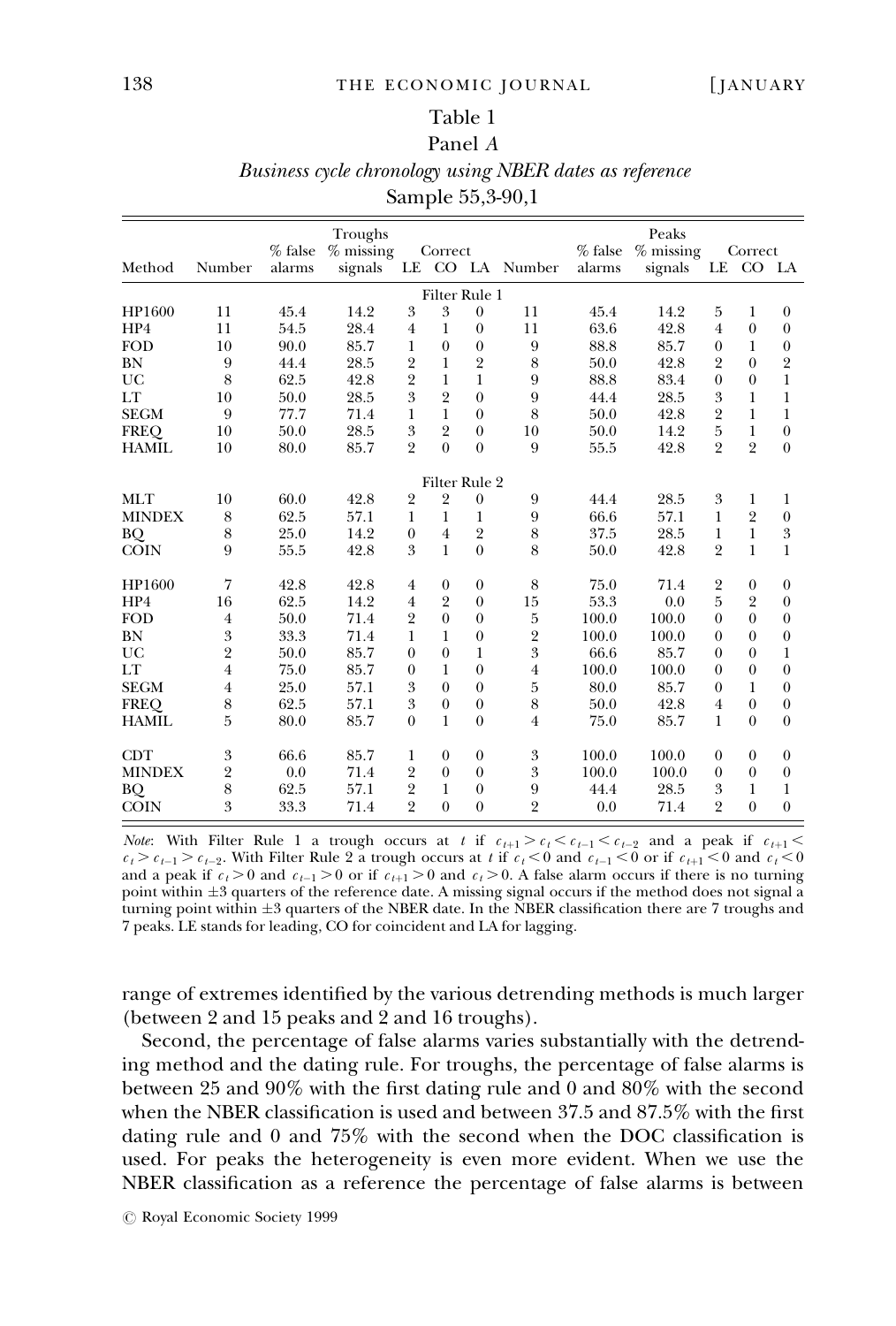|               |                | % false | Troughs<br>$%$ missing |                | Correct        |                |                 | $%$ false | Peaks                  |                | Correct        |                  |
|---------------|----------------|---------|------------------------|----------------|----------------|----------------|-----------------|-----------|------------------------|----------------|----------------|------------------|
| Method        | Number         | alarms  | signals                |                |                |                | LE CO LA Number | alarms    | $%$ missing<br>signals |                | LE CO LA       |                  |
|               |                |         |                        |                |                | Filter Rule 1  |                 |           |                        |                |                |                  |
| HP1600        | 11             | 45.4    | 25.0                   | $\overline{2}$ | 3              | 1              | 11              | 45.4      | 0.0                    | $\overline{2}$ | $\overline{2}$ | 3                |
| HP4           | 11             | 54.5    | 37.5                   | $\overline{2}$ | 3              | $\overline{0}$ | 11              | 45.4      | 14.2                   | 3              | 1              | $\overline{2}$   |
| FOD           | 10             | 80.0    | 75.0                   | 1              | $\mathbf{1}$   | $\theta$       | 9               | 44.4      | 28.5                   | $\overline{4}$ | 1              | $\boldsymbol{0}$ |
| <b>BN</b>     | 9              | 55.5    | 50.0                   | 1              | $\theta$       | 3              | 8               | 37.5      | 28.5                   | 1              | $\theta$       | $\overline{4}$   |
| UC            | 8              | 87.5    | 85.7                   | 1              | $\overline{0}$ | $\overline{0}$ | 9               | 77.7      | 66.6                   | $\overline{2}$ | $\theta$       | $\overline{0}$   |
| LT            | 10             | 50.0    | 37.5                   | 1              | 3              | $\mathbf{1}$   | 9               | 33.3      | 14.2                   | 1              | $\overline{2}$ | $\overline{3}$   |
| <b>SEGM</b>   | 9              | 77.7    | 75.0                   | 1              | $\mathbf{1}$   | $\overline{0}$ | 8               | 25.0      | 14.2                   | 1              | $\overline{2}$ | $\mathfrak{B}$   |
| <b>FREQ</b>   | 10             | 50.0    | 37.5                   | $\overline{2}$ | $\overline{2}$ | 1              | 10              | 40.0      | 0.0                    | $\overline{2}$ | $\overline{2}$ | 3                |
| <b>HAMIL</b>  | 10             | 70.0    | 62.5                   | $\mathbf{1}$   | $\overline{2}$ | $\mathbf{1}$   | 9               | 33.3      | 14.2                   | 1              | $\mathbf{I}$   | $\overline{4}$   |
|               |                |         |                        |                |                |                |                 |           |                        |                |                |                  |
| <b>MLT</b>    | 10             | 60.0    | 50.0                   | $\theta$       | 3              | 1              | 9               | 33.3      | 14.2                   | 1              | 2              | 3                |
| <b>MINDEX</b> | 8              | 62.5    | 62.5                   | $\overline{0}$ | $\overline{2}$ | 1              | 9               | 44.4      | 28.5                   | $\overline{2}$ | $\mathbf{1}$   | $\overline{2}$   |
| BQ            | 8              | 37.5    | 37.5                   | $\theta$       | 1              | $\overline{4}$ | 8               | 50.0      | 42.8                   | $\overline{0}$ | $\overline{2}$ | $\overline{2}$   |
| <b>COIN</b>   | 9              | 55.5    | 50.0                   | $\theta$       | $\overline{4}$ | $\theta$       | 8               | 25.0      | 14.2                   | 1              | $\overline{2}$ | 3                |
|               |                |         |                        |                |                | Filter Rule 2  |                 |           |                        |                |                |                  |
| HP1600        | 7              | 28.5    | 37.5                   | 5              | $\overline{0}$ | $\overline{0}$ | 8               | 25.0      | 14.2                   | 5              | 1              | $\theta$         |
| HP4           | 16             | 56.2    | 12.5                   | 5              | $\mathbf{1}$   | 1              | 15              | 53.3      | 0.0                    | 3              | 3              | 1                |
| <b>FOD</b>    | $\overline{4}$ | 25.0    | 62.5                   | 3              | $\overline{0}$ | $\overline{0}$ | $\overline{5}$  | 100.0     | 100.0                  | $\theta$       | $\Omega$       | $\overline{0}$   |
| <b>BN</b>     | 3              | 33.3    | 75.0                   | $\overline{2}$ | $\theta$       | $\theta$       | $\sqrt{2}$      | 50.0      | 85.7                   | 1              | $\theta$       | $\overline{0}$   |
| UC            | $\sqrt{2}$     | 50.0    | 87.5                   | $\theta$       | $\Omega$       | 1              | $\overline{3}$  | 66.6      | 83.4                   | $\Omega$       | $\Omega$       | 1                |
| LT            | $\overline{4}$ | 75.0    | 87.5                   | 1              | $\Omega$       | $\theta$       | $\overline{4}$  | 100.0     | 100.0                  | $\theta$       | $\theta$       | $\boldsymbol{0}$ |
| <b>SEGM</b>   | $\overline{4}$ | 0.0     | 50.0                   | $\overline{4}$ | $\theta$       | $\theta$       | $\overline{5}$  | 40.0      | 57.1                   | 1              | $\overline{2}$ | $\overline{0}$   |
| <b>FREQ</b>   | 8              | 25.0    | 25.0                   | 5              | $\mathbf{1}$   | $\theta$       | 8               | 25.0      | 57.1                   | 5              | 1              | $\theta$         |
| <b>HAMIL</b>  | 5              | 80.0    | 87.5                   | 1              | $\Omega$       | $\theta$       | $\overline{4}$  | 75.0      | 85.7                   | $\Omega$       | 1              | $\theta$         |
| <b>CDT</b>    | 3              | 66.6    | 87.5                   | 1              | $\theta$       | $\mathbf{0}$   | 3               | 100.0     | 100.0                  | $\theta$       | $\theta$       | $\theta$         |
| <b>MINDEX</b> | $\overline{2}$ | 0.0     | 75.0                   | $\overline{2}$ | $\mathbf{0}$   | $\theta$       | 3               | 66.6      | 85.7                   | 1              | $\theta$       | $\overline{0}$   |
| BQ            | 8              | 50.0    | 50.0                   | 1              | 1              | $\overline{2}$ | 9               | 44.4      | 28.5                   | 3              | $\theta$       | $\overline{2}$   |
| <b>COIN</b>   | 3              | 33.3    | 75.0                   | $\overline{2}$ | $\theta$       | $\theta$       | $\overline{2}$  | 0.0       | 71.4                   | $\overline{2}$ | $\Omega$       | $\theta$         |

| Panel B                                                |
|--------------------------------------------------------|
| Business cycle chronology using DOC dates as reference |
| Sample 55,3-90,1                                       |

*Note*: With Filter Rule 1 a trough occurs at t if  $c_{t+1} > c_t < c_{t-1} < c_{t-2}$ , and a peak if  $c_{t+1} < c_t$  $c_t > c_{t-1} > c_{t-2}$ . With Filter Rule 2 a trough occurs at t if  $c_t < 0$  and  $c_{t-1} < 0$  or if  $c_{t+1} < 0$  and  $c_t < 0$ and a peak if  $c_t > 0$  and  $c_{t-1} > 0$  or if  $c_{t+1} > 0$  and  $c_t > 0$ . A false alarm occurs if there is no turning point within  $\pm 3$  quarters of the reference date. A missing signal occurs if the method does not signal a turning point within  $\pm 3$  quarters of the DOC date. In the DOC classification there are 8 troughs and 7 peaks. LE stands for leading, CO for coincident and LA for lagging.

 $37.5$  and  $88.8\%$  with the first dating rule and 0 and 100% with the second dating rule. When we use the DOC classification as a reference the percentage of false alarms is between 25 and  $77.7\%$  with the first dating rule and 0 and 100% with the second dating rule.

Third, the percentage of missing signals depends on the detrending method and differs significantly between troughs and peaks. For example, when the NBER classification is used as a benchmark the range of missing troughs is between 14.2 and 85.7% with both dating rules, while the range of missing peaks is between 14.2 and 83.4% with the first rule and between 0 and  $100\%$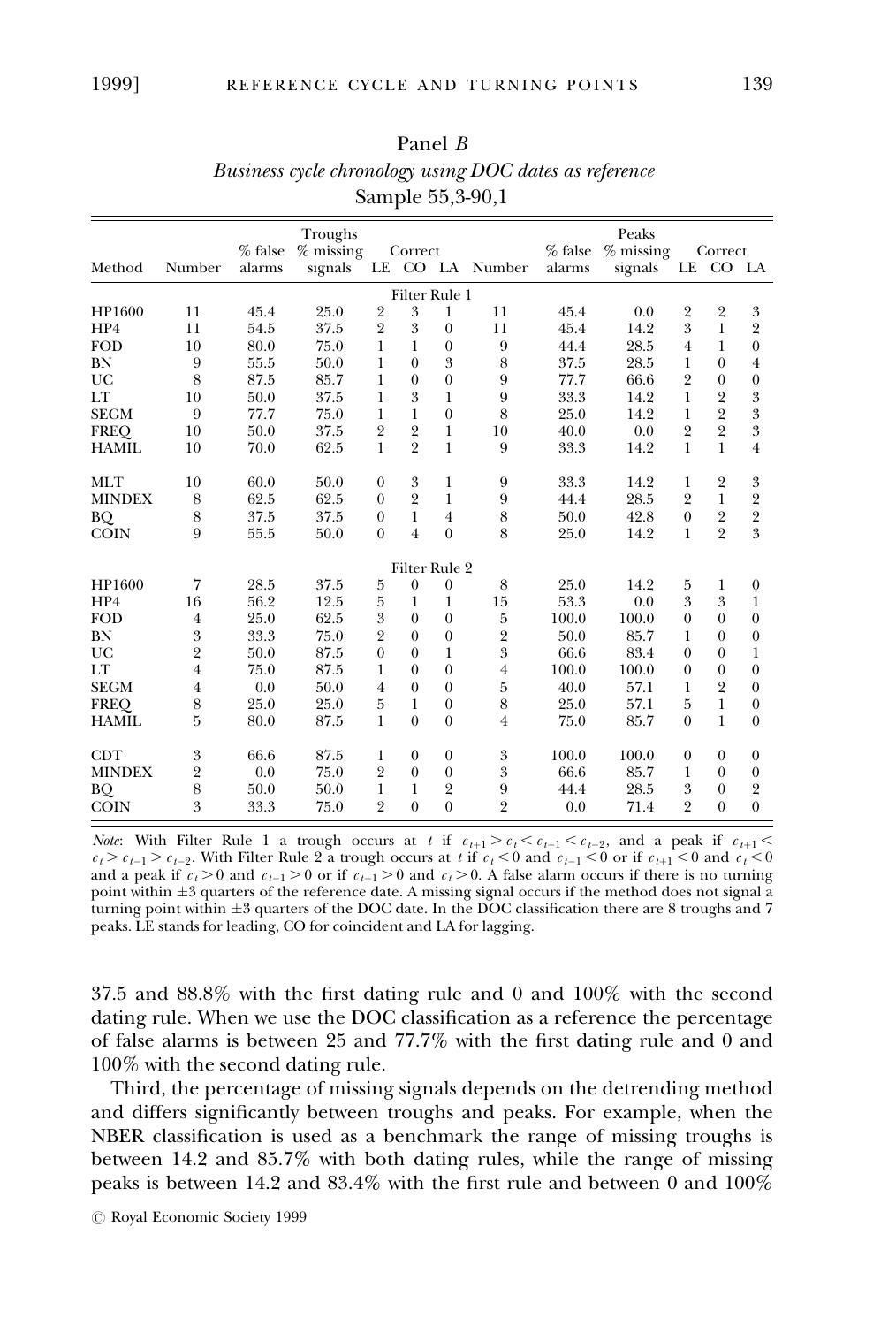| Amplitude Amplitude<br>%<br>Method<br>Min<br>TP<br><b>Test</b><br>PT<br>Test<br>PP<br>Date<br>Average<br>$-5.7$ 75,1<br>NA<br>0.13<br><b>NBER</b><br>$-2.5$<br>10.80<br>7.85<br>0.22<br>NA<br>(8.72)<br>(8.18)<br>NA<br>0.21<br><b>DOC</b><br>NA<br><b>NA</b><br>NA<br>7.28<br>8.42<br>0.24<br>NA<br>(3.49)<br>(4.25)<br>Filter Rule 1<br>82,4<br>56.9<br>5.18<br>0.04<br>HP1600<br>$-0.9$<br>$-4.4$<br>8.20<br>0.15<br>0.06<br>(2.2)<br>(4.68)<br>(1.88)<br>0.07<br>$-0.6$<br>$-1.6$<br>58,1<br>59.9<br>0.06<br>0.02<br>HP4<br>7.18<br>4.81<br>(0.3)<br>(5.49)<br>(3.18)<br>53.3<br>0.08<br>0.06<br>FOD<br>$0.004 -1.5$<br>82,1<br>6.90<br>7.00<br>0.13<br>(0.6)<br>(5.23)<br>(4.27)<br>$0.07(\substack{**\\0.02})$<br>$-9.5$<br>58.3<br>60.7<br>0.14<br>0.24<br><b>BN</b><br>$-1.6$<br>8.22<br>6.50<br>(5.04)<br>(5.5)<br>(5.58)<br>$0.06(^{*})$<br>59.1<br>UC<br>$-0.4$<br>76,2<br>7.37<br>0.12<br>6.00<br>0.02<br>0.3 | PT<br><b>NA</b><br><b>NA</b><br>0.15<br>0.003 |
|---------------------------------------------------------------------------------------------------------------------------------------------------------------------------------------------------------------------------------------------------------------------------------------------------------------------------------------------------------------------------------------------------------------------------------------------------------------------------------------------------------------------------------------------------------------------------------------------------------------------------------------------------------------------------------------------------------------------------------------------------------------------------------------------------------------------------------------------------------------------------------------------------------------------------|-----------------------------------------------|
|                                                                                                                                                                                                                                                                                                                                                                                                                                                                                                                                                                                                                                                                                                                                                                                                                                                                                                                           |                                               |
|                                                                                                                                                                                                                                                                                                                                                                                                                                                                                                                                                                                                                                                                                                                                                                                                                                                                                                                           |                                               |
|                                                                                                                                                                                                                                                                                                                                                                                                                                                                                                                                                                                                                                                                                                                                                                                                                                                                                                                           |                                               |
|                                                                                                                                                                                                                                                                                                                                                                                                                                                                                                                                                                                                                                                                                                                                                                                                                                                                                                                           |                                               |
|                                                                                                                                                                                                                                                                                                                                                                                                                                                                                                                                                                                                                                                                                                                                                                                                                                                                                                                           |                                               |
|                                                                                                                                                                                                                                                                                                                                                                                                                                                                                                                                                                                                                                                                                                                                                                                                                                                                                                                           |                                               |
|                                                                                                                                                                                                                                                                                                                                                                                                                                                                                                                                                                                                                                                                                                                                                                                                                                                                                                                           |                                               |
|                                                                                                                                                                                                                                                                                                                                                                                                                                                                                                                                                                                                                                                                                                                                                                                                                                                                                                                           |                                               |
|                                                                                                                                                                                                                                                                                                                                                                                                                                                                                                                                                                                                                                                                                                                                                                                                                                                                                                                           |                                               |
|                                                                                                                                                                                                                                                                                                                                                                                                                                                                                                                                                                                                                                                                                                                                                                                                                                                                                                                           |                                               |
|                                                                                                                                                                                                                                                                                                                                                                                                                                                                                                                                                                                                                                                                                                                                                                                                                                                                                                                           | 0.08                                          |
|                                                                                                                                                                                                                                                                                                                                                                                                                                                                                                                                                                                                                                                                                                                                                                                                                                                                                                                           |                                               |
|                                                                                                                                                                                                                                                                                                                                                                                                                                                                                                                                                                                                                                                                                                                                                                                                                                                                                                                           | 0.04                                          |
|                                                                                                                                                                                                                                                                                                                                                                                                                                                                                                                                                                                                                                                                                                                                                                                                                                                                                                                           |                                               |
|                                                                                                                                                                                                                                                                                                                                                                                                                                                                                                                                                                                                                                                                                                                                                                                                                                                                                                                           | 0.05                                          |
| (4.94)<br>(0.5)<br>(4.98)                                                                                                                                                                                                                                                                                                                                                                                                                                                                                                                                                                                                                                                                                                                                                                                                                                                                                                 |                                               |
| 82,4<br>0.11<br>LT<br>$-8.0$<br>55.3<br>7.50<br>6.55<br>0.08<br>0.22<br>$-1.1$                                                                                                                                                                                                                                                                                                                                                                                                                                                                                                                                                                                                                                                                                                                                                                                                                                            | 0.01                                          |
| (5.1)<br>(4.88)<br>(5.07)                                                                                                                                                                                                                                                                                                                                                                                                                                                                                                                                                                                                                                                                                                                                                                                                                                                                                                 |                                               |
| $0.03(^{*})$<br><b>SEGM</b><br>82,4<br>67.5<br>0.18<br>0.2<br>$-5.4$<br>5.37<br>0.36<br>10.11                                                                                                                                                                                                                                                                                                                                                                                                                                                                                                                                                                                                                                                                                                                                                                                                                             | 0.02                                          |
| (2.9)<br>(5.95)<br>(5.79)                                                                                                                                                                                                                                                                                                                                                                                                                                                                                                                                                                                                                                                                                                                                                                                                                                                                                                 |                                               |
| $-0.8$<br>$-3.8$<br>82,4<br>64.4<br>0.11<br>6.36<br>$0.04$ <sup>(*)</sup> )<br>0.05<br><b>FREO</b><br>6.60<br>(2.3)<br>(6.13)<br>(4.14)                                                                                                                                                                                                                                                                                                                                                                                                                                                                                                                                                                                                                                                                                                                                                                                   | 0.04                                          |
| 73.5<br>0.16<br>$0.02$ <sup>(*)</sup> )<br>0.01<br>59,4<br>3.88<br><b>HAMIL</b><br>$-1.5$<br>$-4.5$<br>9.60                                                                                                                                                                                                                                                                                                                                                                                                                                                                                                                                                                                                                                                                                                                                                                                                               | 0.06                                          |
| (2.2)<br>(4.29)<br>(5.48)                                                                                                                                                                                                                                                                                                                                                                                                                                                                                                                                                                                                                                                                                                                                                                                                                                                                                                 |                                               |
| $0.06(^{*})$<br>59.1<br>0.09<br>0.38<br><b>CDT</b><br>$-0.1$<br>$-9.0$<br>82,4<br>8.75<br>6.88                                                                                                                                                                                                                                                                                                                                                                                                                                                                                                                                                                                                                                                                                                                                                                                                                            | 0.33                                          |
| (6.75)<br>(4.9)<br>(8.10)                                                                                                                                                                                                                                                                                                                                                                                                                                                                                                                                                                                                                                                                                                                                                                                                                                                                                                 |                                               |
| 53.1<br>$0.05(^{*})$<br>0.08<br>5.75<br>0.09<br><b>MINDEX</b><br>$-2.4$<br>$-10.3$<br>61,3<br>9.00                                                                                                                                                                                                                                                                                                                                                                                                                                                                                                                                                                                                                                                                                                                                                                                                                        | 0.002                                         |
| (6.3)<br>(5.56)<br>(5.67)                                                                                                                                                                                                                                                                                                                                                                                                                                                                                                                                                                                                                                                                                                                                                                                                                                                                                                 |                                               |
| $0.06(^{*})$<br>65.1<br>$-11.3$<br>6.00<br>0.14<br>0.34<br><b>BQ</b><br>$-5.0$<br>57,1<br>8.00                                                                                                                                                                                                                                                                                                                                                                                                                                                                                                                                                                                                                                                                                                                                                                                                                            | 0.56                                          |
| (5.4)<br>(5.29)<br>(5.73)                                                                                                                                                                                                                                                                                                                                                                                                                                                                                                                                                                                                                                                                                                                                                                                                                                                                                                 |                                               |
| 7.12<br>0.25<br>9.25<br>$0.05(^{*})$<br>$-2.2$<br>60,4<br>44.0<br>0.20<br><b>COIN</b><br>$-5.8$                                                                                                                                                                                                                                                                                                                                                                                                                                                                                                                                                                                                                                                                                                                                                                                                                           | 0.21                                          |
| (2.1)<br>(6.74)<br>(6.15)                                                                                                                                                                                                                                                                                                                                                                                                                                                                                                                                                                                                                                                                                                                                                                                                                                                                                                 |                                               |

Table 2 Statistics of the reference cycle, Sample 55,3-90,1

with the second one. Interestingly, there are two NBER troughs (64,4 and 75,1) and one DOC trough (75,2) which are unrecorded by practically all methods. Note that the 1975 recession was a multiple dips recession in which the growth rate of output was positive during two quarters so that both dating rules find it difficult to appropriately identify the trough date. Notice also that, generally speaking, all methods are worse in dating peaks than troughs with the second rule. This may be due to the fact that peaks appear more as plateau rather than sharp edges and the second rule finds it difficult to clearly pick a turning date in this situation.

Fourth, for those turning points which are identified within the chosen confidence interval, there are differences across detrending methods, types of turning points and, to some extent, benchmark classification. In general, when NBER benchmark is used many detrending methods generate troughs which lead or coincide and peaks which lead the standard classification, regardless of the dating rule employed. The exceptions are BQ and BN detrending which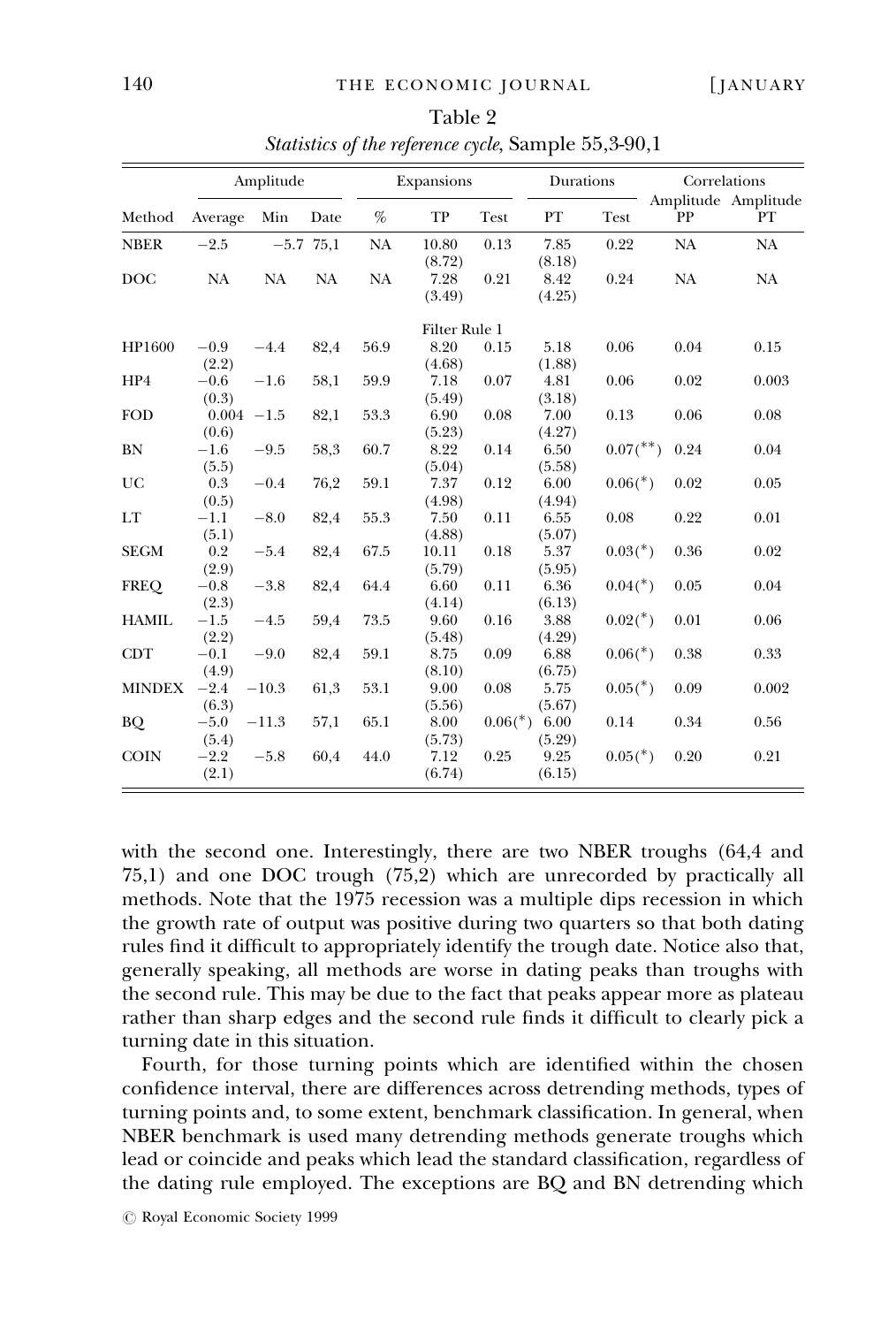|               |         | Amplitude |      | Expansions |               |                            | Durations |                       | Correlations |                           |  |
|---------------|---------|-----------|------|------------|---------------|----------------------------|-----------|-----------------------|--------------|---------------------------|--|
| Method        | Average | Min       | Date | %          | TP            | Test                       | PT        | <b>Test</b>           | PP           | Amplitude Amplitude<br>PТ |  |
|               |         |           |      |            | Filter Rule 2 |                            |           |                       |              |                           |  |
| HP1600        | $-0.6$  | $-1.2$    | 62,4 | 46.4       | 7.00 0.08     |                            | 10.50     | 0.15                  | 0.13         | 0.62                      |  |
|               | (0.3)   |           |      |            | (4.00)        |                            | (7.09)    |                       |              |                           |  |
| HP4           | $-0.6$  | $-1.6$    | 58.1 | 51.6       |               | 4.75 $0.02$ <sup>*</sup> ) | 4.00      | 0.08                  | 0.009        | 0.02                      |  |
|               | (0.4)   |           |      |            | (4.58)        |                            | (1.67)    |                       |              |                           |  |
| FOD           | $-1.1$  | $-1.5$    | 57,4 | 12.4       |               | 4.50 $0.14$ <sup>*</sup> ) | 23.40     | 0.27                  | 0.64         | 0.69                      |  |
|               | (0.5)   |           |      |            | (3.10)        |                            | (26.05)   |                       |              |                           |  |
| <b>BN</b>     | $-1.6$  | $-4.2$    | 57,3 | 35.6       | 28.66 0.43    |                            | 20.00     | 0.30                  | 0.25         | 0.25                      |  |
|               | (2.2)   |           |      |            | (18.61)       |                            | (16.64)   |                       |              |                           |  |
| UC            | $-0.1$  | $-0.2$    | 83,2 | 23.8       |               | 9.66 $0.18$ <sup>*</sup> ) | 36.33     | 0.48                  | 0.01         | 0.03                      |  |
|               | (0.1)   |           |      |            | (9.86)        |                            | (21.45)   |                       |              |                           |  |
| LT            | $-1.0$  | $-2.5$    | 75,1 | 54.5       |               | $18.40 \ \ 0.10^{**}$ )    | 15.00     | $0.10$ <sup>*</sup> ) | 0.16         | 0.16                      |  |
|               | (1.0)   |           |      |            | (21.45)       |                            | (20.08)   |                       |              |                           |  |
| <b>SEGM</b>   | $-0.9$  | $-1.2$    | 81,4 | 42.4       | 13.40 0.24    |                            | 15.20     | 0.49                  | 0.16         | 0.04                      |  |
|               | (0.2)   |           |      |            | (11.63)       |                            | (6.09)    |                       |              |                           |  |
| <b>FREQ</b>   | $-0.8$  | $-1.4$    | 60,4 | 45.5       | 7.66 0.11     |                            | 9.00      | 0.25                  | 0.005        | 0.03                      |  |
|               | (0.4)   |           |      |            | (5.36)        |                            | (4.24)    |                       |              |                           |  |
| <b>HAMIL</b>  | $-0.9$  | $-1.6$    | 80,2 | 62.1       |               | $21.80 \quad 0.11^{**}$ )  | 10.00     | 0.21                  | 0.01         | 0.04                      |  |
|               | (0.6)   |           |      |            | (24.89)       |                            | (6.96)    |                       |              |                           |  |
| <b>CDT</b>    | $-0.6$  | $-1.3$    | 80,2 | 55.4       | 19.00 0.20    |                            | 27.33     | 0.21                  | 0.001        | 0.25                      |  |
|               | (0.6)   |           |      |            | (14.79)       |                            | (15.88)   |                       |              |                           |  |
| <b>MINDEX</b> | $-0.9$  | $-1.9$    | 58,1 | 39.5       | 36.00 0.33    |                            | 10.00     | 0.48                  | 0.02         | 0.01                      |  |
|               | (0.1)   |           |      |            | (14.79)       |                            | (6.24)    |                       |              |                           |  |
| BQ.           | $-2.5$  | $-6.1$    | 57,2 | 48.4       | 22.00 0.14    |                            | 19.66     | 0.26                  | 0.05         | 0.07                      |  |
|               | (3.1)   |           |      |            | (20.47)       |                            | (20.81)   |                       |              |                           |  |
| <b>COIN</b>   | $-0.9$  | $-2.1$    | 70,1 | 45.6       | 8.00 0.37     |                            | 8.11      | 0.38                  | 0.64         | 0.18                      |  |
|               | (0.7)   |           |      |            | (5.29)        |                            | (5.75)    |                       |              |                           |  |
|               |         |           |      |            |               |                            |           |                       |              |                           |  |

Table 2 (continued)

Note: TP indicates the average duration of trough to peak cycles, PT indicates the average duration of peak to trough cycles. Test reports the value of Stephens' (1978) statistic. Amplitude-PP reports the Spearman's rank correlation coefficient between the amplitude of contractions and the duration of peak to peak cycles. Amplitude-PT reports the Spearman's rank correlation coefficient between the amplitude of contractions and the duration of peak to trough cycles.  $(**)$  indicates a statistic with a pvalue between 5% and 10%. (\*) indicates a statistic with a p-value below 5%. The second row for each method reports standard deviations in parentheses. With Filter Rule 1 a trough occurs at t if  $c_{t+1}$  >  $c_t < c_{t-1} < c_{t-2}$  and a peak if  $c_{t+1} < c_t > c_{t-1} > c_{t-2}$ . With Filter Rule 2 a trough occurs at t if  $c_t < 0$  and  $c_{t-1}$  < 0 or if  $c_{t+1}$  < 0 and  $c_t$  < 0 and a peak if  $c_t > 0$  and  $c_{t-1} > 0$  or if  $c_{t+1} > 0$  and  $c_t > 0$ . NBER refers to the NBER chronology reported by the Center for International Business Cycle Research at Columbia University. DOC refers to the Higgins and Poole chronology compiled using the DOC composite index of leading indicators. The features of NBER cycles are from Moore (1983) and Zarnowitz (1991b). NA stands for not available.

produce reference cycles whose turning points lag NBER dates both for peaks and troughs. When DOC reference is used, the results are more heterogeneous. With the first dating rule all detrending methods produce troughs which lead or coincide with DOC troughs while with the second dating rule trough dates generally lead DOC troughs. On the other hand, the reported peak dates generally lag standard DOC dates with the first dating rule, but lead with the second. Also with this classification, both the  $BQ$  and BN methods produce turning points which tend to lag benchmark dates.

Univariate procedures generally produce trough dates which anticipate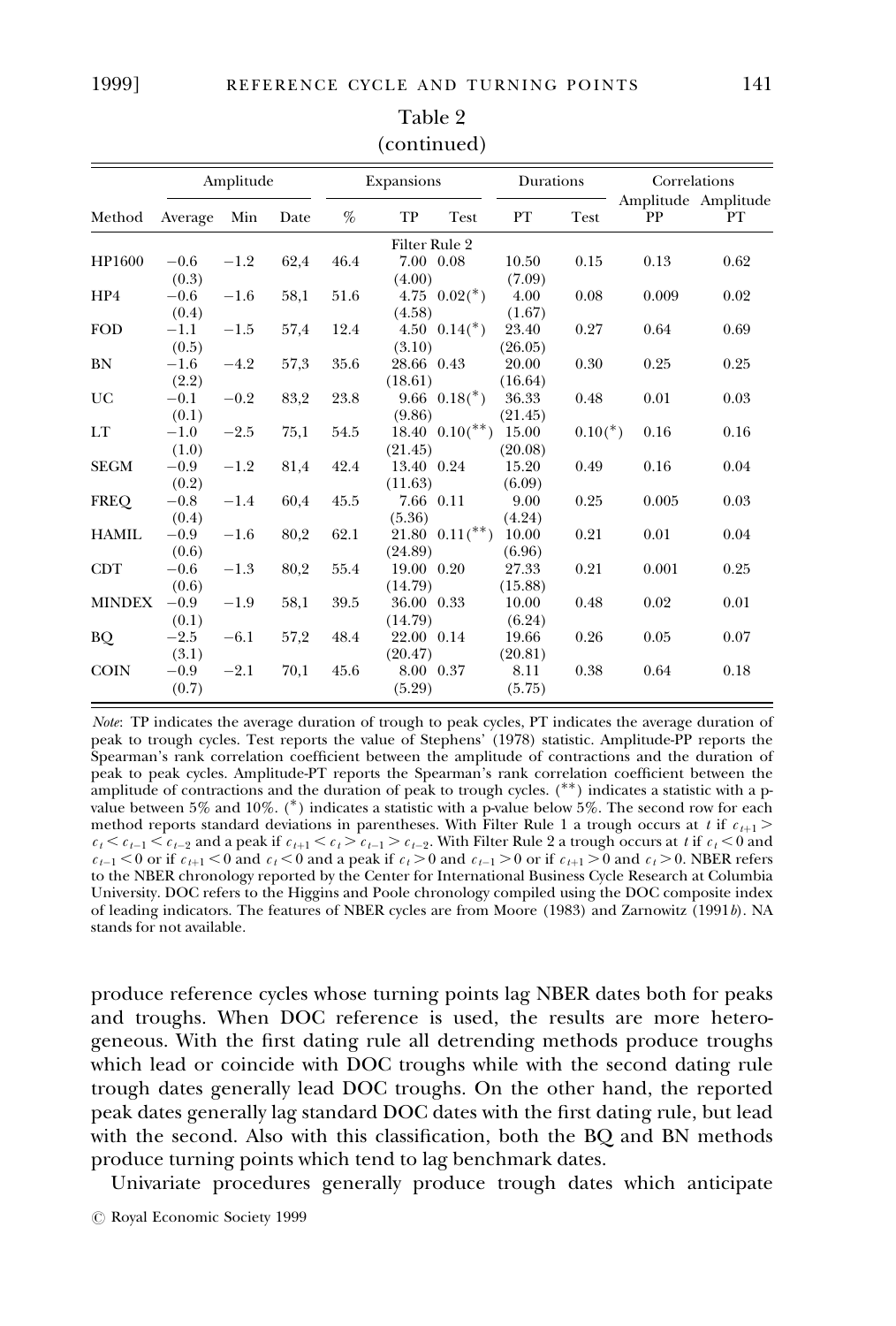benchmark trough dates in several instances, while multivariate procedures select trough dates which, in general, coincide with benchmark dates when the first dating rule is used. This heterogeneity is less evident with the second dating rule but this may be due to the fact that the number of correctly recognised turning points is typically smaller. Overall, with the second dating rule all detrending methods generate turning point dates which lead by about 1-2 quarters, regardless of the benchmark classification used. On average and regardless of the dating rule employed, each method appears to produce smaller discrepancies relative to the DOC classification.

Fifth, although multivariate detrending procedures employ more information to construct the reference cycle than univariate ones, they do not provide a necessarily superior picture in dating business cycle phases. In particular, these methods produce reference cycles whose turning points do not match NBER or DOC dates and for three out of the four detrending methods, the dating performance is definitively inferior relative to the one of univariate procedures with at least one dating rule. While the relevance of this finding clearly depends on the variables included in the econometrician's information set and different information sets may give different conclusions (e.g. including a measure of the slope of the term structure makes the approach look much better), the results suggest that the loss of information incurred in constructing reference cycles using real GNP alone may be small.

In conclusion, the dating of turning points appears to be sensitive to the choice of detrending. Differences emerge in the dates selected, in the number of cycles discovered and in the number of false alarms and missing signals they generate.

### 3.2. The Statistical Properties of Growth Cycles

Next, we study the statistical properties of generated cycles. In particular, we are interested in the amplitude characteristics of contractions and in the duration and persistence of various business cycle phases, as these are the statistics typically employed in the literature to summarise the properties of reference cycles.

### 3.2.1. Amplitudes

Amplitude measures display significant differences across detrending methods and dating rules. With the first rule the largest average amplitude is  $-5.0\%$ , which is obtained with BQ, while the others range from  $-0.1\%$  obtained with MLT to  $-2.4\%$  obtained with MINDEX. For two methods (UC and SEGM) the average amplitude of contractions is positive, i.e. on average, contractions were mere slowdowns of economic activity which did not involve crossing below the trend of the real GNP series. With the second rule the average amplitude of contractions is, in general, smaller. The maximum value is  $-2.5\%$  obtained, once again, with BQ, while the others range from  $-0.1\%$ obtained with UC to  $-1.1\%$  obtained with FOD filter.

 $\oslash$  Royal Economic Society 1999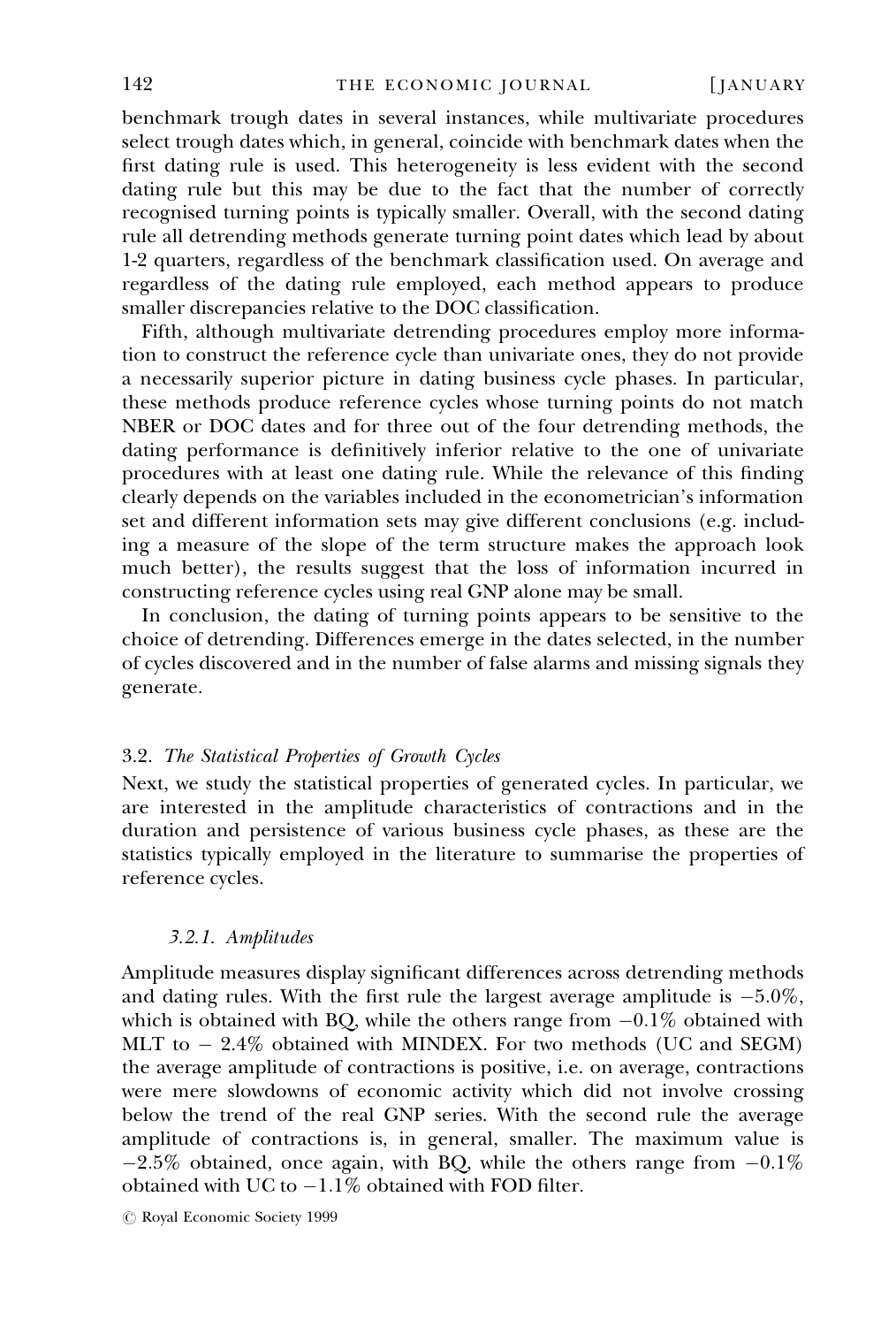Additional information on the amplitude of the resulting cycles can be obtained by examining the timing and the severity of the worst contraction. With the first dating rule, the severity of the worst contraction varies substantially with the detrending method, ranging from  $-0.4\%$  with UC to  $-11.3\%$ with BQ, with most of the other methods producing a drop of approximately  $4.0-5.0\%$  below the trend line. Out of the 13 procedures, 5 picked 1982,4 as the worst time and one 1982,1, while the remaining 7 methods selected dates from 1957 to 1960. Interestingly enough, no method except UC selected a date in the middle of the 1970's as the worst time in the sample. Once again, there is much more homogeneity in the results with the second rule: the range for amplitude of the worst contraction is between  $-0.2\%$  with UC and  $-6.1\%$ with BQ, with most other methods producing a maximum fall of  $1.5-2.0\%$ below the trend line. This homogeneity however is more the result of the poor dating record of many procedures rather than an intrinsic similarity of the reference cycles generated with this dating rule. This impression is confirmed by the considerable variety of dates picked by each method as the worst contraction date. Four methods selected dates between 1957 and 1958 and two picked 1980,2, but for the rest there appears to be little congruence. Note that LT selected 1975,1 as the worst recession and at this date the cyclical component of GNP was about 2.5% below the trend.

#### 3.2.2. Durations

The average duration of expansions is not sensitive to detrending when the first rule is used: the range is between 6.6 and 10.1 quarters (with a standard deviation of about 5 quarters) and, except marginally for BQ, there is no evidence of duration dependence for this phase. That is, there is no evidence that expansions tend to terminate the longer they have lasted. A somewhat different picture emerges when we look at contractions. In this case the range of average durations is slightly larger, varying from 3.8 to 9.25 quarters, but for 7 out of the 13 methods, the null hypothesis of no duration dependence of contractions is rejected. However, there seems to be no relationship between the average duration of contractions and the rejection of the hypothesis of no duration dependence. Therefore, in agreement with Diebold and Rudebush (1990), the prediction of peak dates is problematic, given the highly irregular nature of expansion phases, but it appears to be easier to predict trough dates. This is generally true regardless of the detrending method.

The average duration of expansions exceeds the average duration of contractions for all reference cycles except those generated with FOD and COIN. Typically, expansions last about 1.5 times longer than contractions. In addition, all reference cycles indicate that the economy is expanding  $5-15\%$ more times than contracting. Hence, the cycles obtained are, on average, asymmetric.

With the second rule the features of the durations of business cycle phases strongly depend on detrending. The average duration of expansions ranges from 4.5 quarters with FOD to 36 quarters with MINDEX, while the average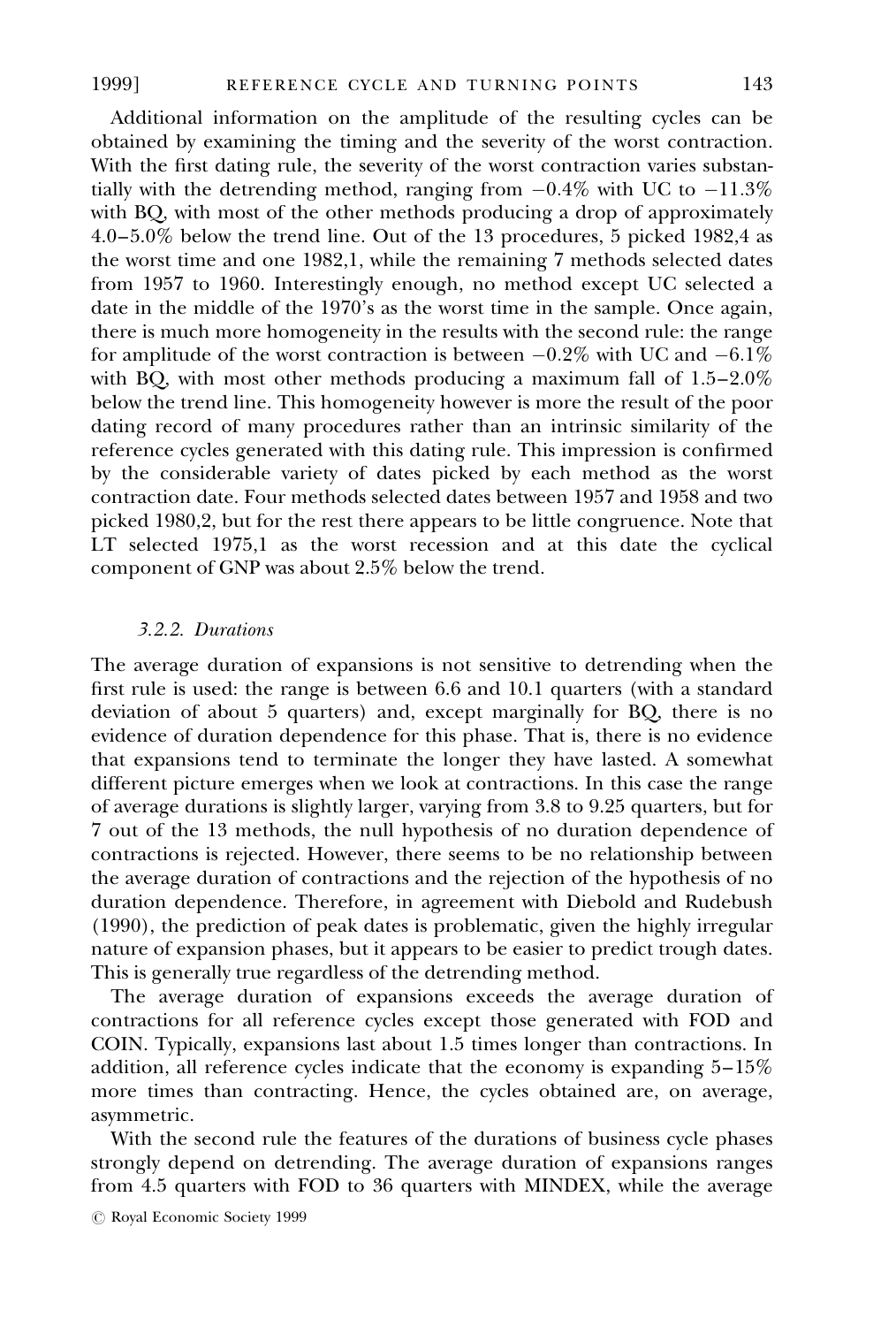duration of contractions ranges from 4 quarters with HP4 to 36.3 quarters with UC. The range of standard deviations is large as well ranging from 4 to 24 quarters for expansions and from 1.6 to 24.1 for contractions. With this second dating rule there is some evidence of duration dependence of expansion cycles for five methods, while contractions display duration dependence only with LT. Moreover, for 7 detrending methods the average duration of contractions exceeds the average duration of expansions and except for HP4, LT, HAMIL and MLT the economy is contracting in more than 50% of the time periods. Finally, there are strong asymmetries in the duration of business cycle phases with FOD and UC detrended data.

### 3.2.3. Persistence

Burns and Mitchell (1943), Moore (1958) and others have argued that the severity of contractions is an important ingredient to know how long it will take to the economy to recover to its previous peak level. A direct test of their conjecture is impossible within the present context because their analysis did not distinguish the trend from the cycle. As a close substitute, I examine the relationship between various business cycle phases and the severity of contractions. The hypothesis then states that the deeper is the contraction (as measured here by the amplitude of the trough relative to the trend), the longer is the duration of the complete peak to peak cycle. On the other hand, there should be no systematic relationship between the depth of contractions and their duration (see Romer (1994) for an alternative view regarding the relationship between the depth of the contraction and their duration).

Table 2 indicates that the conjecture is not supported in the data even though the results should be interpreted with caution because of the small number of durations available with many procedures, especially with the second rule. In general, although the correlation between the severity of contractions and the duration of full peak to peak cycles appears to be stronger than the correlation between the severity of contractions and their duration for all reference cycles, differences are statistically insignificant. Moreover, in both cases, the rank correlation coefficients are not significantly different from zero and this is true regardless of the detrending method used to construct growth cycles and the dating rule employed to classify turning points.

To summarise, the amplitude and duration properties of the business cycle phases depend, as in the case of turning point classification, on the detrending methods and on the dating rule. However, the persistence properties of contractions and peak-to-peak cycles are robustly unrelated to the severity of contractions.

### 3.3. Comparison with Benchmark Growth Cycles

We next turn to the final question addressed in this paper, i.e. which detrending method reproduces the features of standard growth cycles best regardless of the dating rule employed.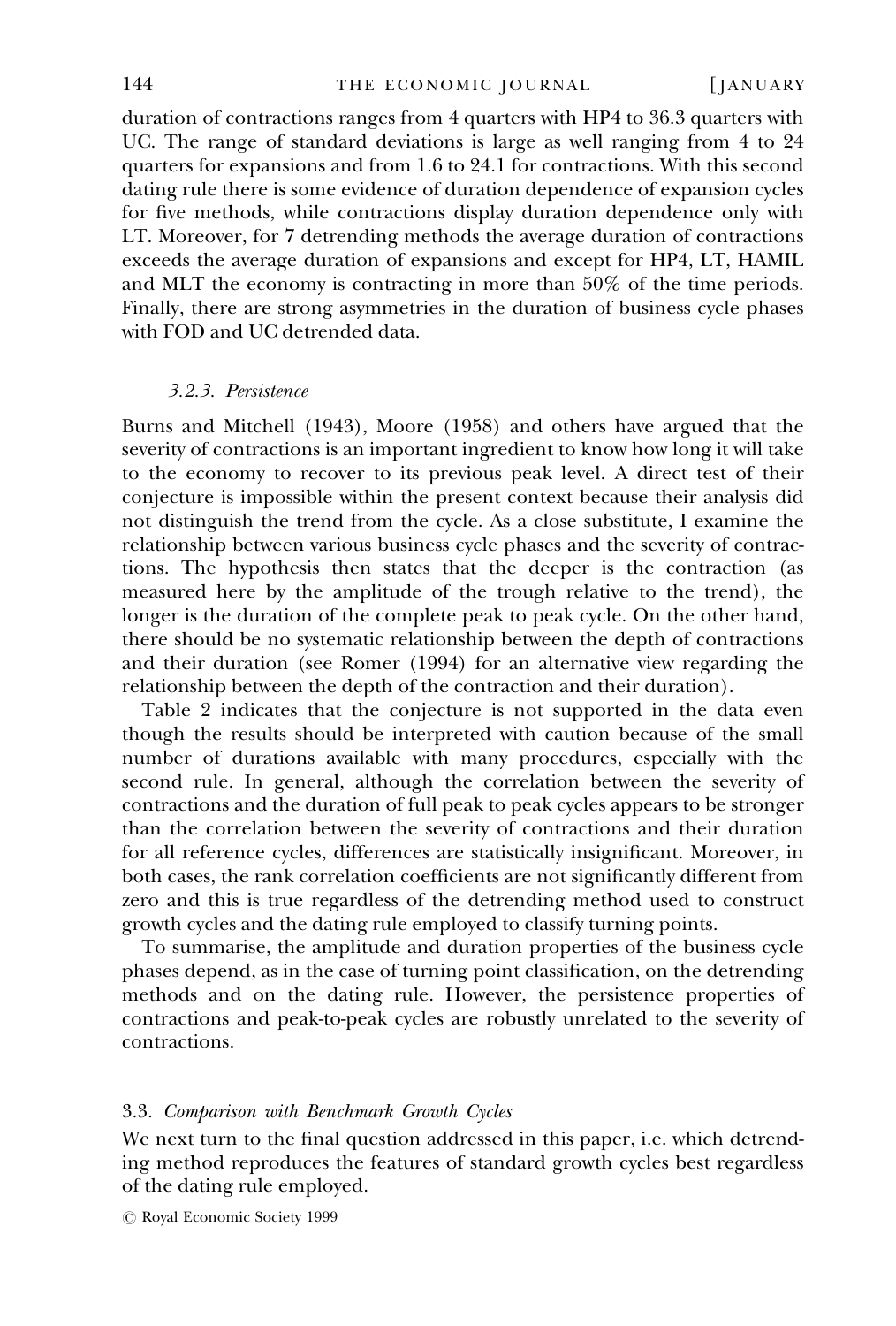Tables 1 and 2 indicate the HP and the FREQ filters come closest to do the job. In particular, they are the detrending procedures which minimise the unweighted sum of false alarms and missing signals, regardless of the dating rule or the benchmark classification used. These methods are conservative in the sense that the implied reference cycles are sufficiently smooth to avoid the generation of too many false alarms while avoiding missing important signals. As a matter of fact, the HP1600 filter and the FREQ filter capture all DOC peaks with the first dating rule while HP4 captures all NBER and DOC dates with the second dating rule. Hence, if missing a signal is more important than giving a false one, the HP filter should be preferred to the others. On average, the turning points they generate slightly lead NBER turning points and are coincident with DOC turning points.

The similarities between HP1600 and FREQ filters we unveil confirm, on one hand, the low band-pass features of the HP filter highlighted by King and Rebelo  $(1993)$  and, on the other, the MA features of the FREQ filter (see also Baxter and King (1994)). However, as pointed out by one of the referees, since the filtering procedures employed by NBER and DOC fall within the class of modified MA filters, it is not completely surprising to find that the HP and FREQ filters are best among the procedures we consider. What is surprising is the fact that univariate, mechanical approaches produce results which are similar to intrinsicaly multivariate and judgemental NBER and DOC approaches.

Among the other methods, the BQ approach does well both in terms of false alarms and missing signals with the first dating rule but is clearly inappropriate with the second dating rule. The Hamilton filter also performs very poorly with the second dating rule where it either misses or incorrectly identifies 13 of the 15 turning points of the sample regardless of the benchmark classification employed. This, however, is not surprising since the method was designed to be optimal with a probabilistic dating rule, i.e. the economy is in a contraction if there is at least 50% probability of being in a low state.

The statistical properties of the various business cycle phases generated with HP and FREQ filters are also broadly consistent with both NBER and DOC cycles. In particular, the HP1600 filter generates cycles which are slightly asymmetric as are the NBER cycles, while the FREQ filter cycle closely replicates the more symmetric pattern of DOC cycles. Moreover, the amplitude characteristics of both benchmark cycles are sufficiently well approximated by the growth cycles generated by these methods.

The worst performers in this comparison with benchmark growth cycles are FOD, LT, SEGM and HAMIL. To investigate why these procedures fail to generate cycles that resemble the ones identified by NBER and DOC researchers I present in Fig. 2 the time paths of the cycles generated by these four detrending methods. Shaded regions represent contractions according to the NBER classification. The reference cycle generated by FOD is very erratic, in many standardly classified contractions it is above the trend and in others it does not conform to the two-quarter-declines-over-three rule. The other three methods produce reference cycles which are visually similar even though the amplitude of the fluctuations differ. Note that all these cycles are persistently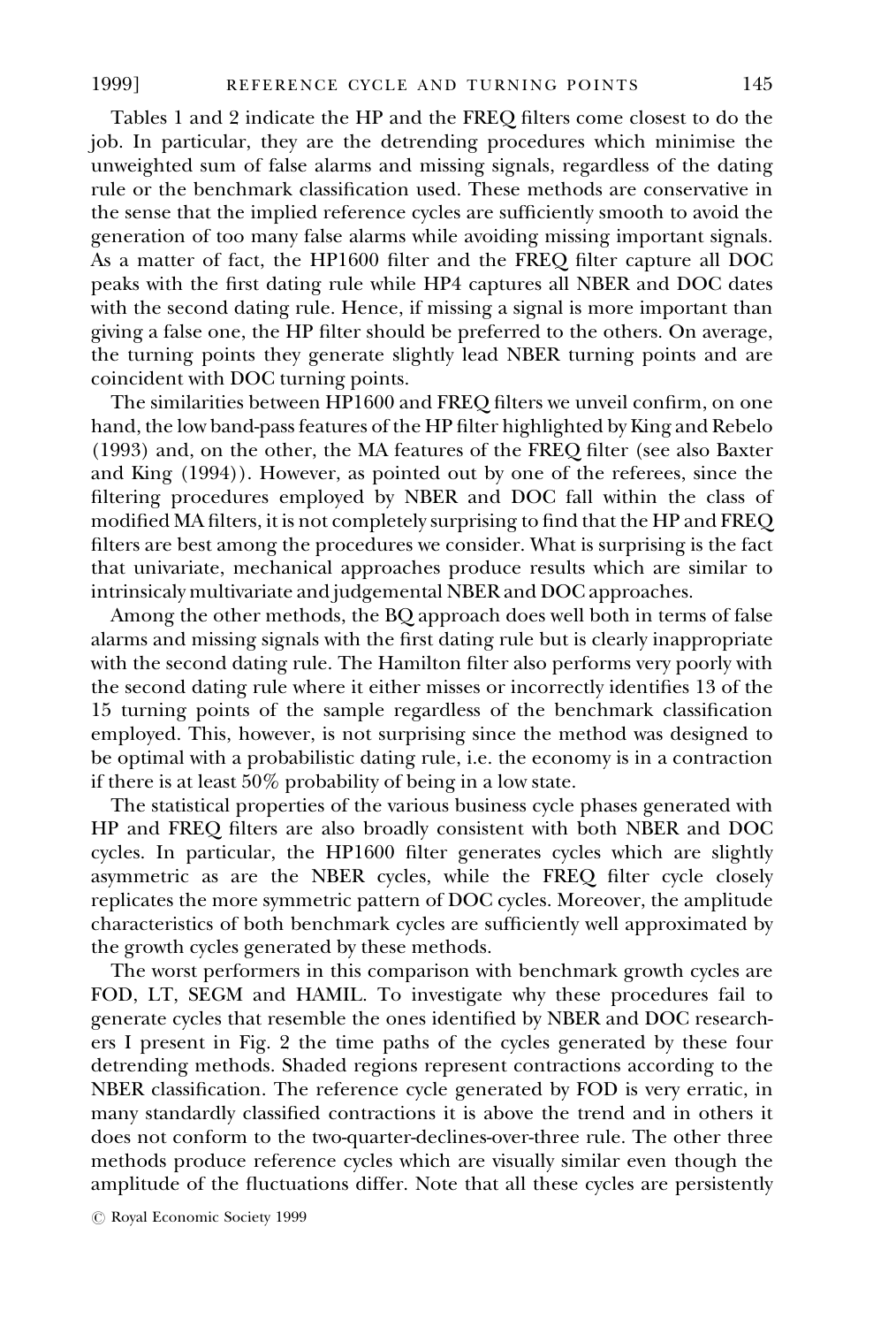

Fig. 2.

on one side of the trend line for long periods of time producing infrequent shifts in the turning point indicator when the second dating rule is used. Furthermore, the average duration of a cycle is 1.5 years with FOD, 7.5 years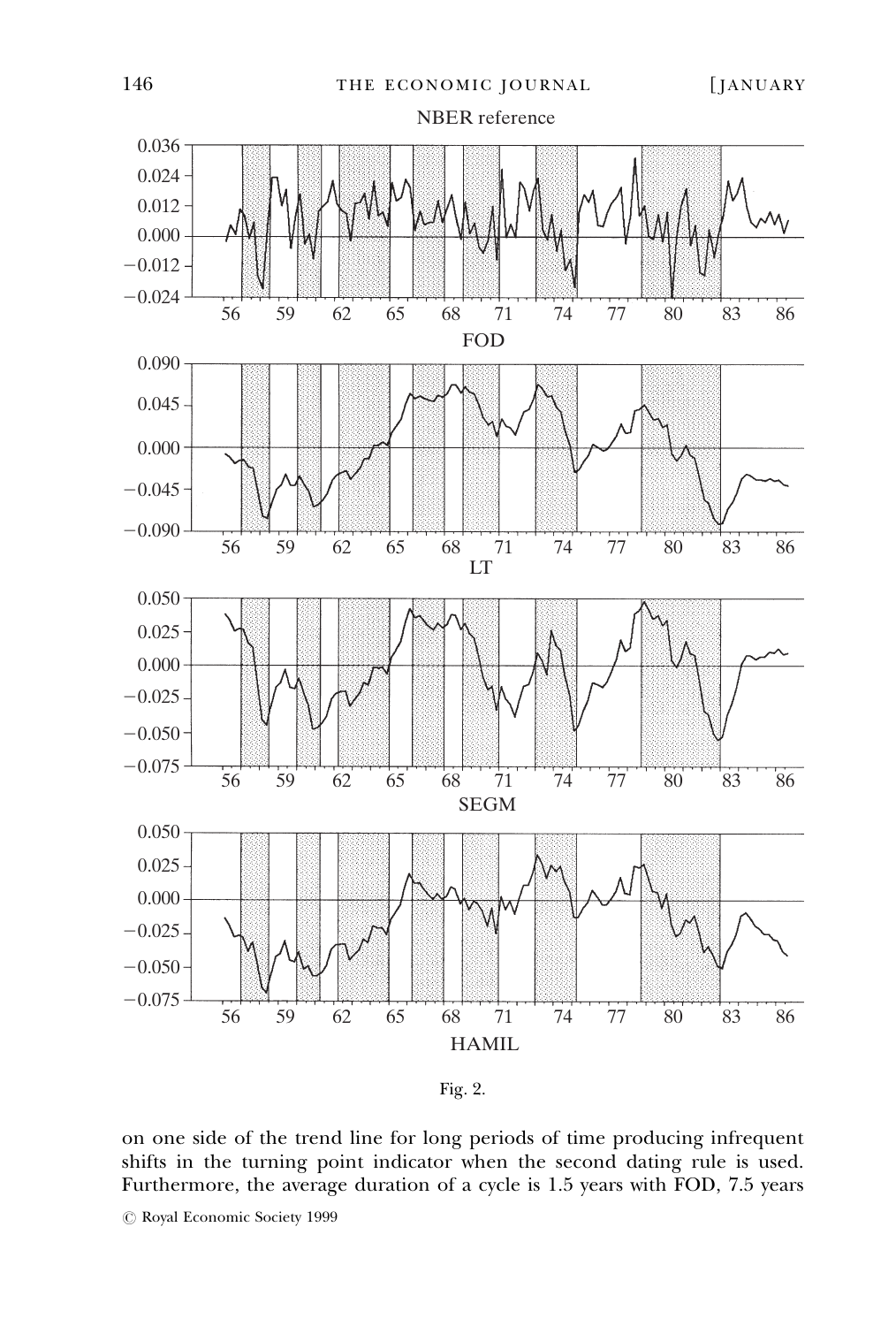1999] REFERENCE CYCLE AND TURNING POINTS 147

with HAMIL and more than 8 years with LT and SEGM. Therefore, none of these detrending methods produce cyclical components whose average duration matches the average duration of NBER growth cycles (which have a periodicity of about 4–6 years).

## 4. Conclusions

This paper examined three questions concerning (i) the sensitivity of turning points classification to different detrending methods and dating rules, (ii) the robustness of the properties of the implied reference cycles and (iii) the ability of different methods to replicate NBER or DOC dating and their business cycles characteristics. We use a variety of detrending methods to separate the trend from the cycle in the data and two different dating rules to select turning points and construct business cycle phases.

Overall, the results indicate that the dating of turning points is sensitive to detrending and dating rules and that both the amplitude and duration properties of the growth cycles generated with alternative detrending methods significantly differ. These results confirm the findings of Canova (1998), who shows that the second moments of the cyclical component of several US real macroeconomic variables are very sensitive to detrending. The sensitivity of outcomes to detrending is easily interpretable since different detrending methods leave cycles of different average duration in the data. What is surprising is that differences in the average duration of cycles are somewhat irrelevant when the first dating rule is used. That is, while the second moment properties of the data vary with detrending, the time paths of the various cyclical components are not too different. These differences are however amplified with the second rule because the crucial factor for dating turning points and selecting business cycle phases is whether the reference cycle is above or below the trend line. In this case, asymmetries emerge because the average spans of time spent above and below the trend line differ across detrending methods.

Is there any sensible way to reduce the range of outcomes by eliminating some detrending methods as `unreasonable'? If we take the ability to reproduce a standard turning points classification as a limited information test to select a class of detrending methods, then the results suggest that HP and FREQ filters are those which come closest in reproducing standard dating and business cycle features. Turning points line up in the right way and, regardless of the dating rule, the statistics features of the implied cycle resemble those of NBER or DOC growth cycles. This apparent superiority of this class of low band-pass filters, however, should be weighed against the drawbacks noted by King and Rebelo (1993), Harvey and Jeager (1993), and Cogley and Nason (1995). For a more complete answer on the subject it is therefore necessary to confront the various detrending procedures with alternative and, possibly, more powerful tests.

This paper did not address questions concerning the construction of leading indicators and of useful statistics to evaluate the record and the

 $\oslash$  Royal Economic Society 1999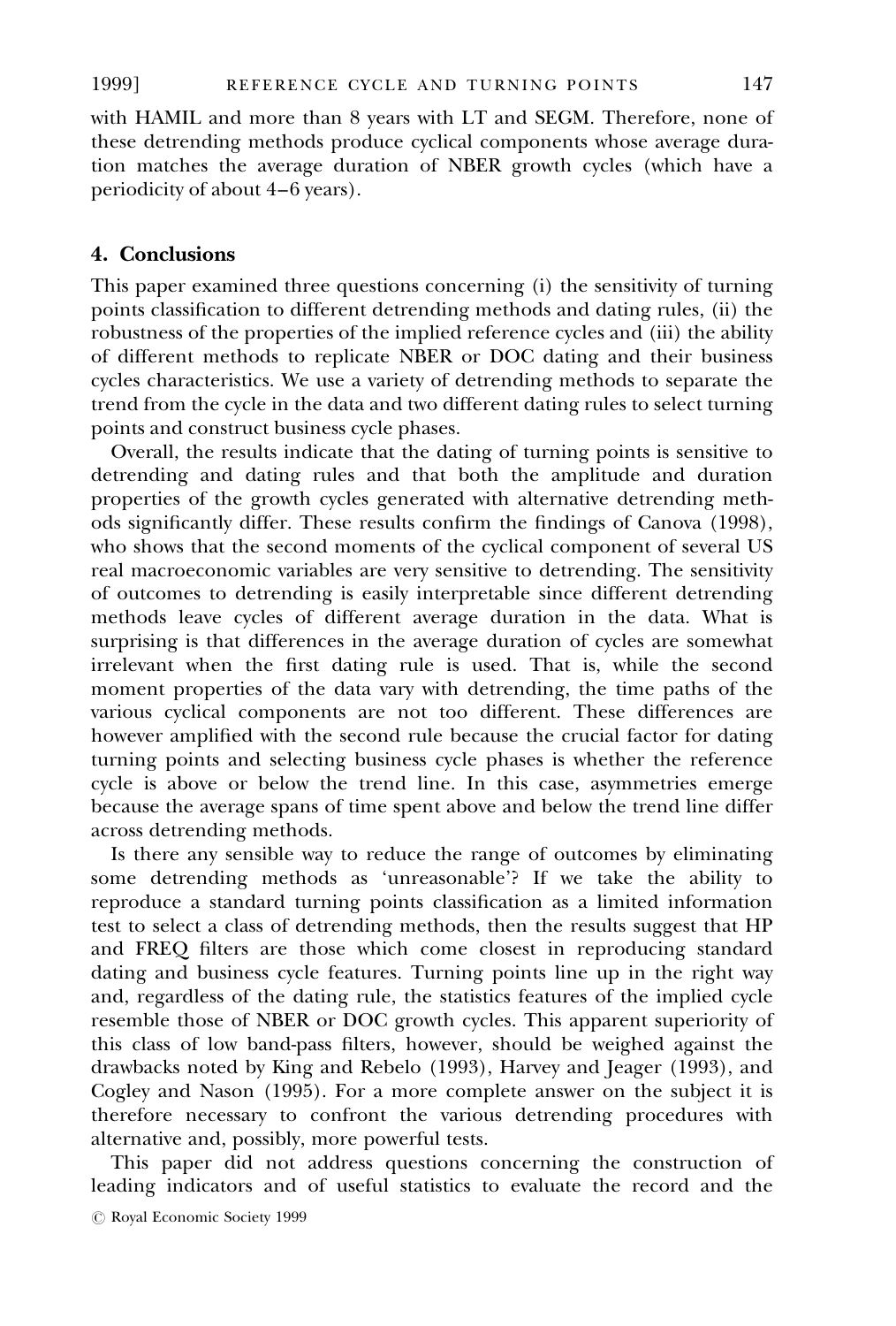quality of turning point forecasts. In the literature on the subject (see e.g. Wecker (1979), McNees (1991) or Zellner and Hong (1991)), the results generally hinge on having available a 'correct' reference cycle. Therefore, the results contained in this paper are of interest to researchers engaged in these important activities as they give a rationale for choosing one concept of cycle or one dating rule over another. On the other hand, forecasting exercises comparing both the record and the quality of turning point selections may be a useful class of tests to examine the superiority of one trend specification over another. We plan to conduct these experiments in future research.

Universitat Pompeu Fabra; Universita' di Modena; University of Southampton and CEPR

Date of receipt of first submission: November 1996 Date of receipt of final typescript: June 1998

### References

- Baxter, M. and King, R. (1994), 'Measuring business cycles: approximate band pass filters for economic time series,' University of Virginia, manuscript.
- Beveridge, S. and Nelson, C. (1981), `A new approach to decomposition of economic time series into permanent and transitory components with particular attention to measurement of the "business cycle",' Journal of Monetary Economics, vol. 7, pp. 151-74.
- Blanchard, O. and Quah, D. (1989), 'The dynamic effects of aggregate demand and supply disturbances,' American Economic Review, vol. 79, pp. 655-73.
- Boldin, M. (1994), 'Dating turning points of the business cycle,' *Journal of Business*, vol. 67, pp. 97–131.
- Bry, G. and Boschan, C. (1971), `Cyclical analysis of time series: selected procedures and computer Programs,' NBER technical working paper 20.
- Burns, A. and Mitchell, W. (1943), Measuring Business Cycles, New York, N.Y.: NBER.
- Canova, F. (1994), 'Detrending and turning points,' European Economic Review, vol. 38, pp. 614-23.

Canova, F. (1995), `Does detrending matter for the determination of the reference cycle and the selection of turning points?,' UPF working paper 115.

- Canova, F. (1998), 'Detrending and business cycles facts,' Journal of Monetary Economics, vol. 41, pp. 475-512.
- Carvalho, J., Grether, D. and Nerlove, M. (1979), Analysis of Economic Time Series: A Synthesis, New York, N.Y.: Academic Press.
- Coddington, J. and Winters, A. (1987), `The Beveridge-Nelson decomposition of a time series: a quick computational approach,' Journal of Monetary Economics, vol. 19, pp. 125-7.
- Cogley, T. and Nason, J. (1995), 'Effects of the HP filter on integrated series,' Journal of Economic Dynamics and Control, vol. 19, pp. 253-78.
- Diebold, F. and Rudebush, G. (1990), 'The duration dependence of the American business cycle,' Journal of Political Economy, vol. 93, pp. 598-616.
- Diebold, F. and Rudebush, G. (1992), <sup>\*</sup> Have postwar economic fluctuations been stabilized,' American Economic Review, vol. 82, pp. 994-1005.
- Hamilton, J. (1989), `A new approach to the economic analysis of nonstationary time series and the business cycle,' Econometrica, vol. 57, pp. 357-84.
- Harvey, A. C. and Jaeger, A. (1993), 'Detrending, stylized facts and the business cycle,' Journal of Applied Econometrics, vol. 8, pp. 231-47.
- Hymans, S. (1973), 'On the use of leading indicators to predict cyclical turning points,' Brookings Papers on Economic Activity, vol. 2, pp. 339-84.
- Hodrick, R. and Prescott, E. (1980), 'Post-war U.S. business cycles: an empirical investigation,' Discussion Paper 451, Carnegie Mellon University.
- King, R. and Plosser, C. (1994) 'Real business cycles and the test of the Adelmans,' Journal of Monetary Economics, vol. 33, pp. 405-38.
- King, R., Plosser, C. and Rebelo, S. (1988), 'Production, growth and business cycles: I. The basic neoclassical model,' *Journal of Monetary Economics*, vol.  $31(2/3)$ , pp. 195-232.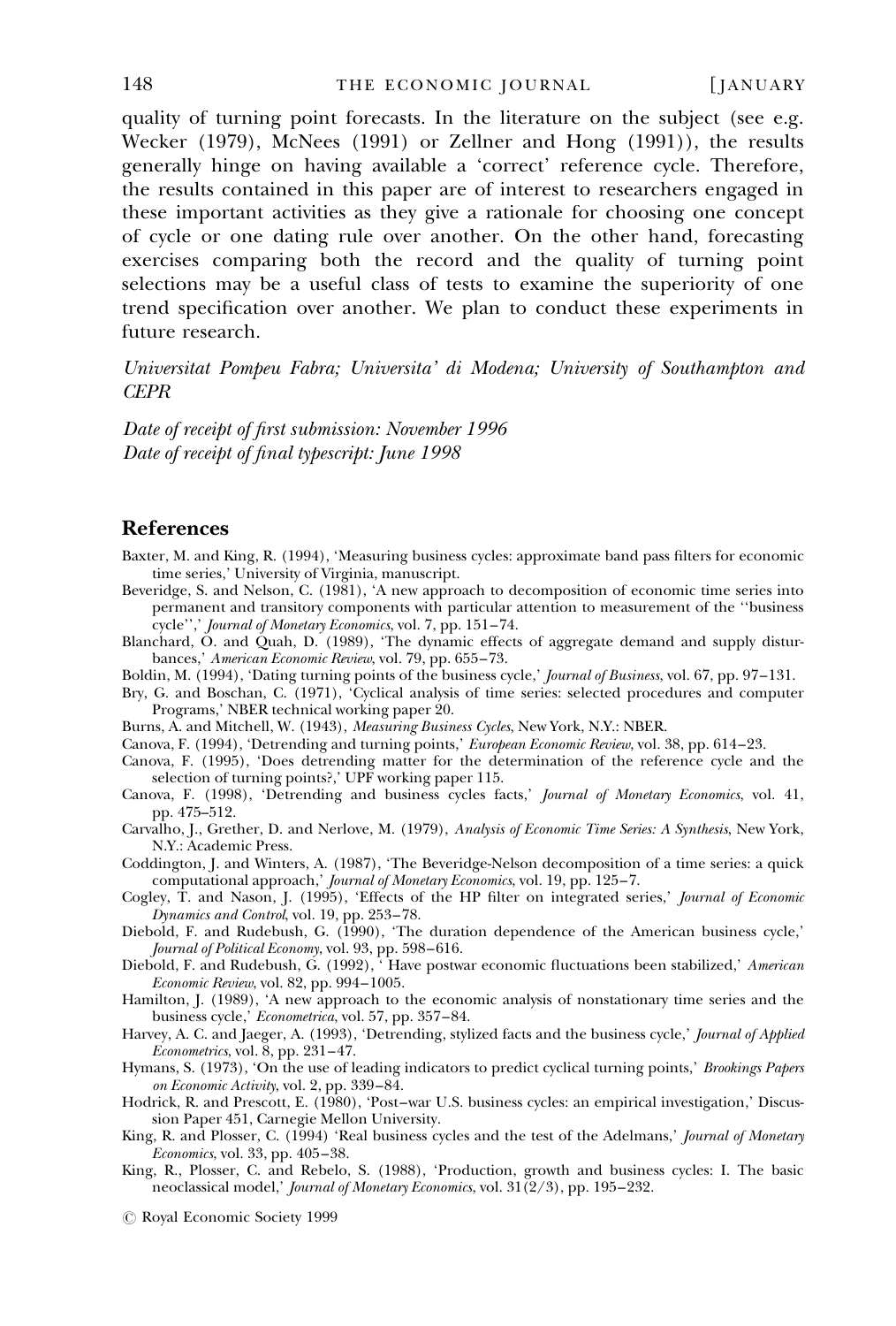- King R., Plosser, C., Stock, J. and Watson, M. (1991), 'Stochastic trend and economic fluctuations,' American Economic Review, vol. 85, pp. 819-40.
- King, R. and Rebelo, S. (1993), 'Low filtering and the business cycles,' Journal of Economic Dynamics and Control, vol. 17, pp. 207-31.
- Kydland, F. and Prescott, E. (1990) 'Business cycles: real facts and a monetary myth,' Federal Reserve Bank of Minneapolis, Quarterly Review, (Spring), pp. 3-18.
- Lahiri, K. and Moore, G., eds., (1991) Leading Economic Indicators: New Approaches and Forecasting Record, Cambridge, Ma:. Cambridge University Press.
- McNees, S. (1991) `Forecasting cyclical turning points: the record in the past three recessions' in K. Lahiri and G. Moore (1991) pp. 151-68.
- Mintz, I. (1969) `Dating postwar business cycles: methods and applications to Western Germany, 1950±1967,' NBER occasional paper 107, New York, NY: NBER.
- Moore, G. (1958), `Measuring recessions,' NBER occasional paper 61.
- Moore, G. (1983), Business Cycles, Inflation and Forecasting, Cambridge, Ma: Ballinger Publishers for the NBER.
- Moore, G. and Zarnowitz, V. (1982), 'Sequential signals of recession and recovery,' Journal of Business, vol. 55, pp. 57-85.
- Nelson, C. and Plosser, C. (1982), 'Trends and random walks in macroeconomic time series,' *Journal of* Monetary Economics, vol. 10, pp. 139-62.
- Niemera, M. (1991), `An international application of Neftcy's probability approach' in Lahiri and Moore  $(1991)$ , pp.  $91-108$ .
- OECD (1986), OECD Leading Indicators and Business Cycles in Member Countries, 1960-1985, Sources and Methods, Working Paper 39.
- Pagan, A. (1997), 'Toward an understanding of some business cycle characteristics,' Australian Economic  $Review$ , vol. 30, pp.  $1-15$ .
- Romer, C. (1994) 'Remeasuring business cycles,' Journal of Economic History, vol. 54, pp. 573–609.
- Shapiro, S. and Wilks, M. (1972), `An analysis of variance test for the exponential distribution (complete samples),' Technometrics, vol. 14, pp. 355-70.
- Sims, C. (1974), 'Seasonality in regression', Journal of the American Statistical Association, vol. 69, pp. 618±26.
- Simkins, S. (1994), 'Do real business cycle models exhibit business cycle behavior?,' *Journal of Monetary* Economics, vol. 33, pp. 573-609.
- Stephens, M. A. (1978), 'On the W test for exponentiality with origin known,' Technometrics, vol. 20, pp. 33±5.
- Stock, J. and Watson, M. (1988), 'Testing for common trends,' Journal of the American Statistical Association, vol. 83, pp. 1097-107
- Stock, J. and Watson, M. (1989), `New index of coincident and leading indicators,' NBER Macroeconomic Annual, Cambridge, Ma.: MIT Press, pp. 351-93.
- Wabha, G. (1980), 'Improper prior, spline smoothing and the problem of guarding against model errors in regression,' Journal of the Royal Statistical Society, Series B, vol. 40, pp. 364–72.
- Watson, M. (1986), 'Univariate detrending methods with stochastic trends,' Journal of Monetary Economics, vol. 18, pp. 49-75.
- Watson, M. (1994), 'Business cycle durations and postwar stabilization of the US economy,' American Economic Review, vol. 84, pp. 24-46.
- Webb, R. (1991), 'On predicting stages of business cycles' in Lahiri and Moore (1991) pp. 109-28.
- Wecker, W. (1979), 'Predicting the turning points of a time series,' Journal of Business, vol. 52, pp. 35±50.
- Zellner, A. and Hong, C. (1991), `Bayesian methods for forecasting in economic time series: sensitivity of forecasts to asymmetry of loss structures,' in Lahiri and Moore (1991) pp. 129–40.
- Zarnowitz, V. (1991a) `What is a business cycle ?,' NBER working paper 3863.
- Zarnowitz, V. (1991b), Business Cycles: Theory, History, Indicators and Forecasting, Chicago, Il.: University of Chicago Press for the NBER.
- Zarnowitz, V. and Moore, G. (1991), 'Forecasting recessions under the Gramm-Rudman-Hollings law' in Lahiri and Moore  $(1991)$  pp.  $257-74$ .